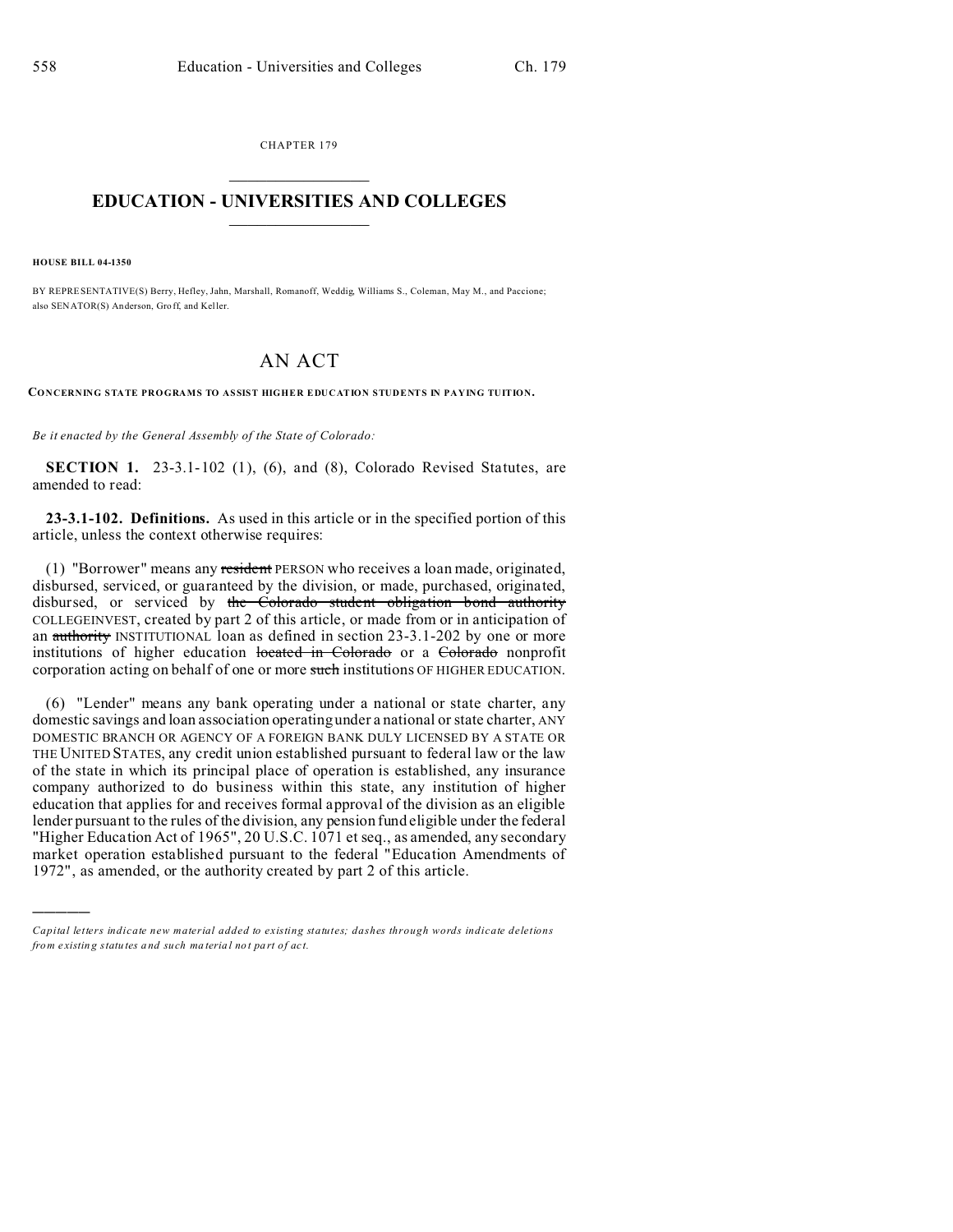(8) "Student loan" means a loan made to  $\alpha$  resident FINANCE HIGHER EDUCATION OPPORTUNITIES OR TO CONSOLIDATE OR REFINANCE LOANS MADE to finance higher education opportunities, which loan is made, originated, disbursed, or serviced by the division or by the Colorado student obligation bond authority COLLEGEINVEST, created pursuant to part 2 of this article, or which one or more institutions of higher education located in Colorado or a Colorado nonprofit corporation acting on behalf of one or more such institutions of higher education may make from or in anticipation of an authority INSTITUTIONAL loan as defined in section 23-3.1-202 or which is guaranteed by the division and may include guaranteed student loans and educational loans.

**SECTION 2.** 23-3.1-104 (2) (i) and (2) (o), Colorado Revised Statutes, are amended to read:

#### **23-3.1-104. Duties and powers of division.** (2) The division may:

(i) Contract with eligible institutions of higher education to originate, disburse, or guarantee student loans;

(o) Prescribe the terms and conditions by which loans from the proceeds of authority INSTITUTIONAL loans established under part 2 of this article are made, through either the promulgation of rules and regulations or otherwise;

**SECTION 3.** 23-3.1-106 (1) and (2), Colorado Revised Statutes, are amended to read:

**23-3.1-106. Student loan program established.** (1) (a) There is hereby established a student loan program, to be administered by the division, which shall guarantee, in accordance with applicable provisions of federal law, a percentage of the unpaid principal and interest on all guaranteed student loans approved by the division. No guaranteed student loan shall be guaranteed to a percentage or an amount in excess of the limits authorized by federal law, nor shall interest charged on any guaranteed student loan exceed the interest rate permitted by federal law, but each guaranteed student loan may carry a special loan insurance premium which shall not exceed that permitted by federal law. No guaranteed student loan shall be guaranteed or made to any resident borrower which would not be eligible for federal reinsurance as authorized by Title IV, Part B of the federal "Higher Education Act of 1965", as amended. A loan guarantee made by the division in good faith for a student loan which has been disbursed and which does not meet the requirements of this article, except for cases of misfeasance by the holder, shall not be invalidated.

(b) ON AND AFTER JULY 1, 2004, THE STUDENT LOAN PROGRAM ESTABLISHED PURSUANT TO PARAGRAPH (a) OF THIS SUBSECTION (1) SHALL BE FORMALLY AND LEGALLY KNOWN AS AND DESIGNATED THE COLORADO COLLEGE ACCESS NETWORK. ON AND AFTER JULY 1, 2004, WHENEVER THE STUDENT LOAN PROGRAM OR THE GUARANTEED STUDENT LOAN PROGRAM IS REFERRED TO OR DESIGNATED BY A CONTRACT OR OTHER DOCUMENT, SUCH REFERENCE OR DESIGNATION SHALL BE DEEMED TO APPLY TO THE COLORADO COLLEGE ACCESS NETWORK. ALL CONTRACTS ENTERED INTO BY OR ON BEHALF OF THE STUDENT LOAN PROGRAM OR THE GUARANTEED STUDENT LOAN PROGRAM PRIOR TO JULY 1, 2004, ARE HEREBY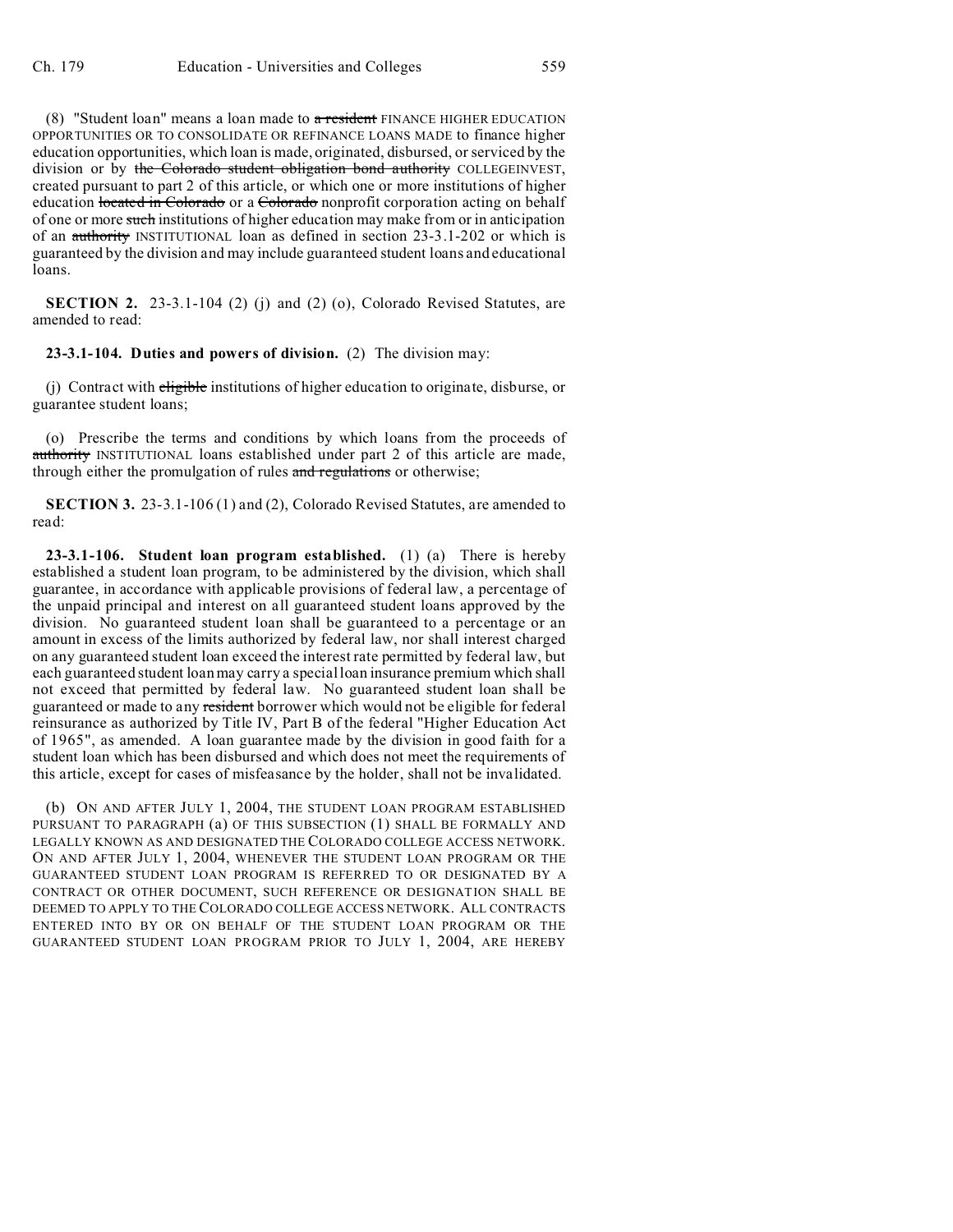VALIDATED AS OBLIGATIONS OF THE COLORADO COLLEGE ACCESS NETWORK.

(2) It is the intent of the general assembly that the guaranteed student loan program COLORADO COLLEGE ACCESS NETWORK established by subsection (1) of this section shall operate in such a manner that its costs can be fully met by user fees and federal payments.

**SECTION 4.** 23-3.1-111 (1) and (2), Colorado Revised Statutes, are amended to read:

**23-3.1-111. Authority of division to enter into agreements to provide administrative and guarantee services.** (1) The division is hereby authorized to enter into contracts or other agreements or both contracts and other agreements with private or public entities to make, originate, disburse, or service guaranteed student loans, educational loans, and student loans. Such authorization includes but shall not be limited to the power to enter into agreements with the Colorado student obligation bond authority COLLEGEINVEST, established by part 2 of this article, to make, originate, disburse, or service "authority "INSTITUTIONAL loans" and "student obligations" as those terms are defined in section 23-3.1-202, whether or not such "authority "INSTITUTIONAL loans" and "student obligations" are eligible for federal reinsurance as authorized by Title IV, Part B of the federal "Higher Education Act of 1965", as amended.

(2) The division may enter into contracts or other agreements or both contracts and other agreements with private or public entities to guarantee or reinsure student loans or educational loans which may include but not be limited to guaranteeing or reinsuring the "authority "INSTITUTIONAL loans" or "student obligations" as those terms are defined in section 23-3.1-202.

**SECTION 5.** 23-3.1-201, Colorado Revised Statutes, is amended to read:

**23-3.1-201. Legislative declaration.** The general assembly hereby declares that the availability of improved access to and choice of higher education opportunities in this state will benefit the residents of the state and that the establishment of a student obligation bond program, with proceeds of bonds to be used for the purchase or making of student obligations or the making of authority INSTITUTIONAL loans, and the establishment of a prepaid postsecondary education expense program will enhance the availability of student obligations and assist residents in meeting the expenses incurred in availing themselves of higher education opportunities. It is the intent of the general assembly in enacting this part 2 to create the Colorado student obligation bond authority COLLEGEINVEST, which shall be a division within the department of higher education and which authority shall make or purchase student obligations, shall make authority INSTITUTIONAL loans, and shall develop and administer a prepaid postsecondary education expense program. This part 2 shall be liberally construed to accomplish the intentions expressed in this section.

**SECTION 6.** 23-3.1-202, Colorado Revised Statutes, is REPEALED AND REENACTED, WITH AMENDMENTS, to read:

**23-3.1-202. Definitions.** AS USED IN THIS PART 2, UNLESS THE CONTEXT OTHERWISE REQUIRES: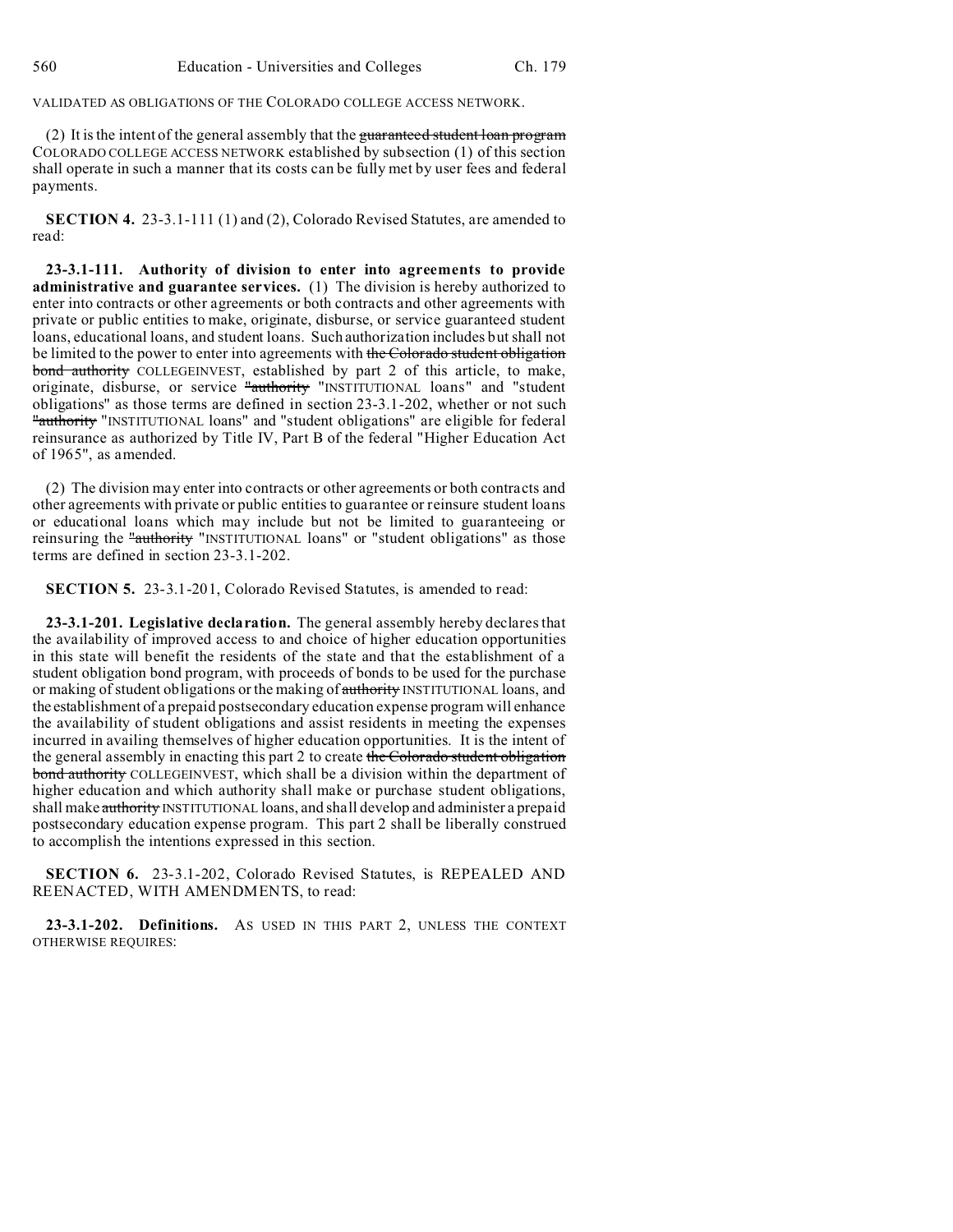(1) "ADVANCE PAYMENT CONTRACT" MEANS A CONTRACT ENTERED INTO BY THE AUTHORITY, AS DEFINED IN SUBSECTION (2) OF THIS SECTION, AND A PURCHASER IN CONNECTION WITH THE PREPAID POSTSECONDARY EDUCATION EXPENSE PROGRAM AS AUTHORIZED IN SECTION 23-3.1-206.7.

(2) "AUTHORITY" MEANS COLLEGEINVEST, TRANSFERRED TO THE DEPARTMENT AND EXISTING AS A DIVISION OF THE DEPARTMENT PURSUANT TO SECTION 23-3.1-203.

(3) "BOARD" MEANS THE BOARD OF DIRECTORS OF THE AUTHORITY.

(4) "BOND" MEANS ANY BOND, NOTE, DEBENTURE, INTERIM CERTIFICATE, OR OTHER EVIDENCE OF INDEBTEDNESS AUTHORIZED TO BE ISSUED BY THE AUTHORITY PURSUANT TO THIS PART 2, INCLUDING REFUNDING BONDS.

(5) "BOND RESOLUTION" MEANS THE RESOLUTION AUTHORIZING THE ISSUANCE OF OR PROVIDING THE TERMS AND CONDITIONS RELATED TO BONDS ISSUED PURSUANT TO THIS PART 2 AND INCLUDES ANY TRUST AGREEMENT OR TRUST INDENTURE PROVIDING TERMS AND CONDITIONS FOR SUCH BONDS.

(6) "COLLEGEINVEST" MEANS:

(a) THE COLORADO STUDENT OBLIGATION BOND AUTHORITY, AS IT EXISTED PRIOR TO MAY 26, 2000, AS AN INDEPENDENT PUBLIC BODY POLITIC IN ACCORDANCE WITH SECTION 23-3.1-203, AS IT EXISTED PRIOR TO SAID DATE;

(b) ON AND AFTER MAY 26, 2000, BUT PRIOR TO JULY 1, 2004, THE COLORADO STUDENT OBLIGATION BOND AUTHORITY TRANSFERRED TO THE DEPARTMENT AND EXISTING AS A DIVISION OF THE DEPARTMENT PURSUANT TO SECTION 23-3.1-203, AS IT EXISTED PRIOR TO SAID DATE;

(c) ON AND AFTER JULY 1, 2004, THE SUCCESSOR TO THE COLORADO STUDENT OBLIGATION BOND AUTHORITY EXISTING AS A DIVISION OF THE DEPARTMENT PURSUANT TO SECTION 23-3.1-203, BUT DESIGNATED AND FORMALLY AND LEGALLY KNOWN, AS OF JULY 1, 2004, AS COLLEGEINVEST.

(7) "CONTRACT PRICE" MEANS THE AGGREGATE OF ALL PAYMENT AMOUNTS TO BE REMITTED DURING THE CONTRACT TERM BY PURCHASERS UNDER THE OUTSTANDING ADVANCE PAYMENT CONTRACTS AS PROVIDED ON THE RESPECTIVE DATES OF EXECUTION THEREOF.

(8) "DIRECTOR" MEANS THE EXECUTIVE OFFICER OF COLLEGEINVEST, APPOINTED IN ACCORDANCE WITH SECTION 23-3.1-203.

(9) "EXCESS AMOUNT" MEANS THE ASSETS IN THE COLORADO PREPAID POSTSECONDARY EDUCATION EXPENSE TRUST FUND THAT THE ACTUARIAL CALCULATION UNDER SECTION 23-3.1-206.7 (5) DEMONSTRATES ARE IN EXCESS OF THE ASSETS REQUIRED TO PAY THE OBLIGATIONS OF THE PREPAID EXPENSE TRUST FUND WITH A LIKELIHOOD OF SUCH SUFFICIENCY OF AT LEAST NINETY-FIVE PERCENT.

(10) "EXECUTIVE DIRECTOR" MEANS THE EXECUTIVE DIRECTOR OF THE DEPARTMENT OF HIGHER EDUCATION.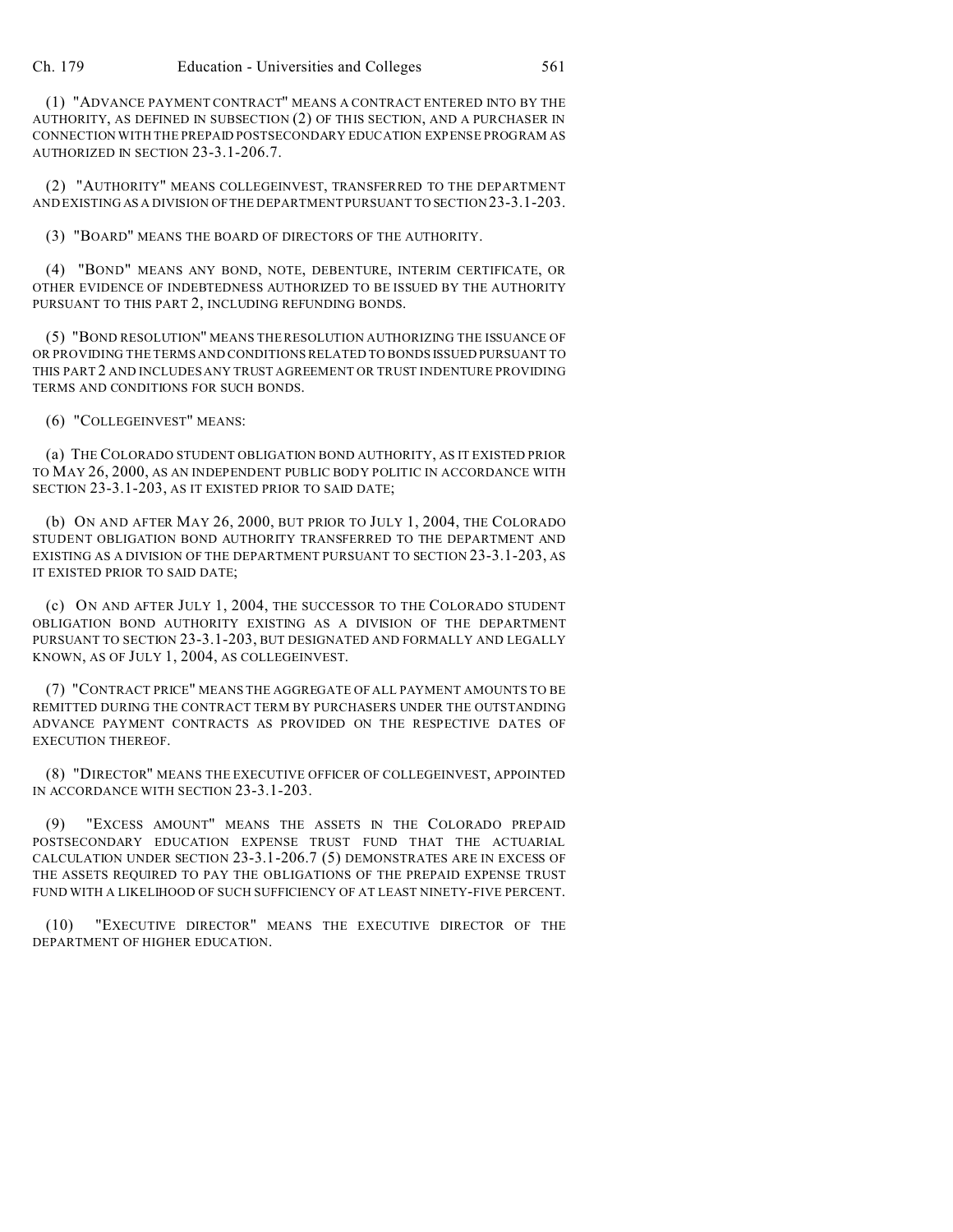(11) "EXECUTIVE OFFICER" MEANS THE DIRECTOR OF COLLEGEINVEST, TRANSFERRED TO THE DEPARTMENT AND EXISTING AS A DIVISIONOF THE DEPARTMENT PURSUANT TO SECTION 23-3.1-203.

(12) "EXPECTED TUITION UNITS" MEANS THE TOTAL TUITION UNITS PAID FOR AND NOT DISTRIBUTED OR REFUNDED TOGETHER WITH THE PORTION OF TUITION UNITS AVAILABLE FOR PURCHASE UNDER OUTSTANDING ADVANCE PAYMENT CONTRACTS THAT, BASED ON AN ACTUARIAL PROJECTION, ARE EXPECTED TO BE PAID FOR AND BECOME OBLIGATIONS OF THE COLORADO PREPAID POSTSECONDARY EDUCATION EXPENSE TRUST FUND.

(13) "INSTITUTIONAL LOAN" MEANS A LOAN MADE BY COLLEGEINVEST FROM BOND PROCEEDS, OR OTHER AVAILABLE MONEYS, TO ONE OR MORE INSTITUTIONS OF HIGHER EDUCATION, TO A NONPROFIT CORPORATION ACTING ON BEHALF OF ONE OR MORE INSTITUTIONS OF HIGHER EDUCATION, TO THE DIVISION, OR TO PURCHASERS, AND MADE FOR THE PURPOSE OF FUNDING STUDENT OBLIGATIONS OR PAYMENTS TO BE MADE UNDER ADVANCE PAYMENT CONTRACTS.

(14) "INVESTABLE ASSETS" MEANS CASH AND CASH EQUIVALENTS ON DEPOSIT IN THE PREPAID EXPENSE TRUST FUND AND INVESTMENTS OF AMOUNTS DEPOSITED TO THE PREPAID EXPENSE TRUST FUND.

(15) "PREPAID EXPENSE PROGRAM" MEANS THE COLORADO PREPAID POSTSECONDARY EDUCATION EXPENSE PROGRAM AUTHORIZED IN SECTION 23-3.1-206.7.

(16) "PREPAID EXPENSE TRUST FUND" MEANS THE COLORADO PREPAID POSTSECONDARY EDUCATION EXPENSE TRUST FUND ESTABLISHED BY THE AUTHORITY IN ACCORDANCE WITH SECTION 23-3.1-206.7 (5) AND TRANSFERRED ON MAY 26, 2000, PURSUANT TO SECTION 23-3.1-206.7 (5).

(17) "PURCHASER" MEANS A PERSON WHO MAKES OR IS OBLIGATED TO MAKE A PAYMENT OR PAYMENTS IN ACCORDANCE WITH AN ADVANCE PAYMENT CONTRACT ON BEHALF OF A QUALIFIED BENEFICIARY.

(18) "QUALIFIED BENEFICIARY" MEANS A PERSON IDENTIFIED IN AN ADVANCE PAYMENT CONTRACT AS THE RECIPIENT OF MONEYS OR BENEFITS TO BE DISBURSED IN ACCORDANCE WITH AN ADVANCE PAYMENT CONTRACT.

(19) "STATE INSTITUTION" SHALL HAVE THE SAME MEANING AS PROVIDED IN SECTION 23-3.3-101 (4).

(20) "STUDENT" MEANS A STUDENT WHO, UNDER RULES PROMULGATED BY THE DIVISION, IS ENROLLED OR ACCEPTED FORENROLLMENT AT AN INSTITUTION OF HIGHER EDUCATION AND WHO IS MAKING SUITABLE PROGRESS IN HIS OR HER EDUCATION TOWARD OBTAINING A DEGREE OR OTHER APPROPRIATE CERTIFICATION IN ACCORDANCE WITH STANDARDS PROMULGATED BY THE DIVISION.

(21) "STUDENT OBLIGATIONS" MEANS STUDENT OBLIGATION NOTES AND OTHER DEBT OBLIGATIONS EVIDENCING LOANS MADE FOR HIGHER EDUCATION PURPOSES, OR TO ANY PERSON FOR THE PURPOSES OF CONSOLIDATING OR REFINANCING LOANS FOR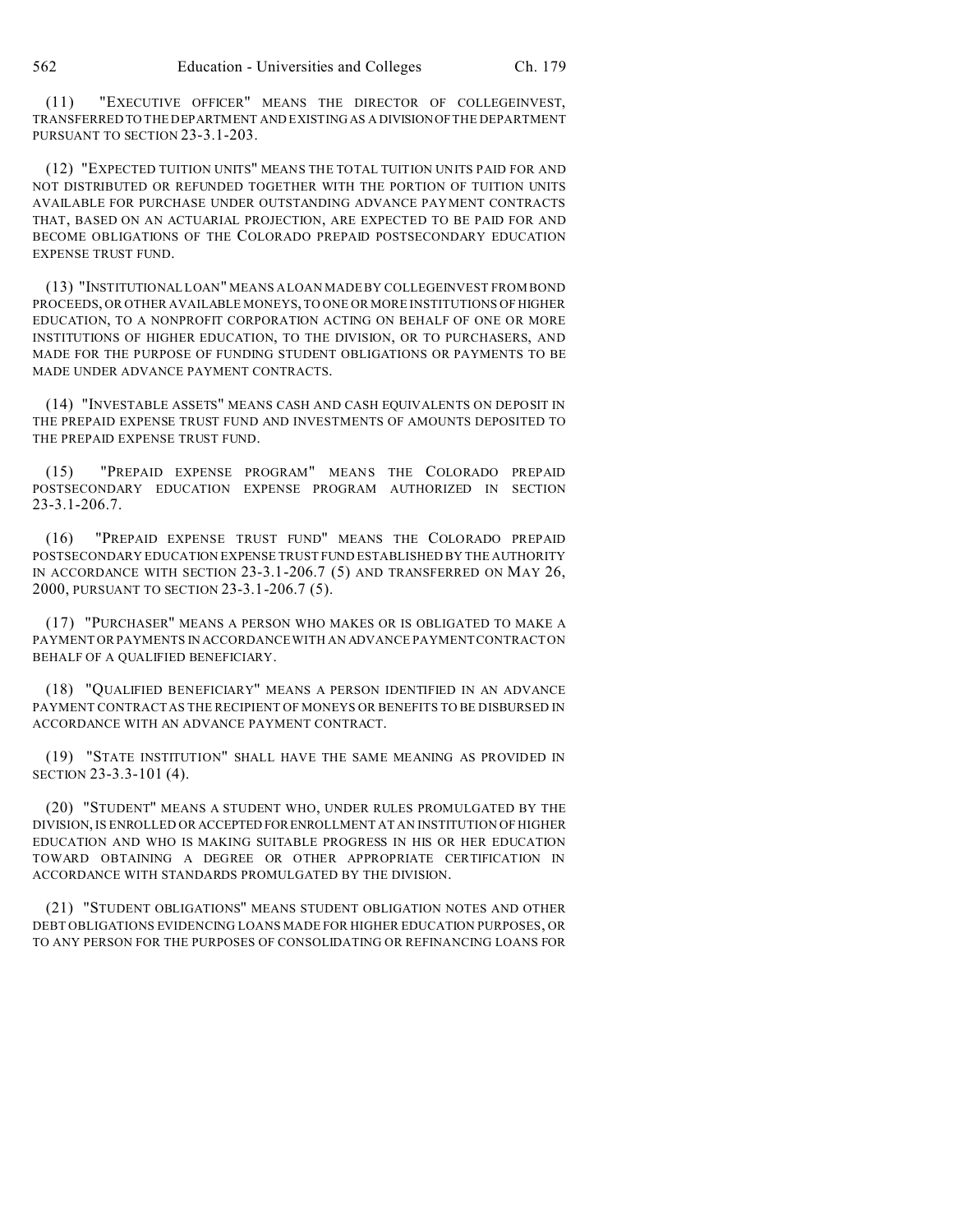HIGHER EDUCATION PURPOSES, WHICH ARE EITHER GUARANTEED STUDENT LOANS, EDUCATIONAL LOANS, OR LOANS ELIGIBLE FOR CONSOLIDATION OR REFINANCING UNDER PARTB OF TITLE IV OF THE FEDERAL "HIGHER EDUCATION ACT OF 1965", AS AMENDED, WHICH THE AUTHORITY MAY MAKE, ACQUIRE, BUY, SELL, OR ENDORSE PURSUANT TO THIS PART 2, OR WHICH ONE OR MORE INSTITUTIONS OF HIGHER EDUCATION, OR A NONPROFIT CORPORATION ACTING ON BEHALF OF ONE OR MORE INSTITUTIONS OF HIGHER EDUCATION, OR THE DIVISION MAY MAKE FROM OR IN ANTICIPATION OF AN INSTITUTIONAL LOAN AND WHICH INCLUDE A DIRECT OR INDIRECT INTEREST, IN WHOLE OR PART, OF THE NOTES OR OBLIGATIONS.

(22) "TUITION" MEANS THE QUARTER, SEMESTER, OR TERM CHARGES IMPOSED BY AN INSTITUTION OF HIGHER EDUCATION AND SUCH FEES OR CHARGES AS MAY BE INCLUDED IN THE ADVANCE PAYMENT CONTRACT AT THE OPTION OF THE AUTHORITY.

**SECTION 7.** 23-3.1-203 (1), Colorado Revised Statutes, is amended, and the said 23-3.1-203 is further amended BY THE ADDITION OF A NEW SUBSECTION, to read:

**23-3.1-203. Authority - creation - membership - transfer of personnel.** (1) Effective May 26, 2000, the Colorado student obligation bond authority shall be transferred to the department of higher education, and shall become a division thereof. Except as otherwise provided in this article, on and after May 26, 2000, the authority shall exercise its powers, duties, and functions under the department of higher education as if it were transferred by a **type 2** transfer under the provisions of the "Administrative Organization Act of 1968", article 1 of title 24, C.R.S. The director shall be appointed by the executive director and shall function as the executive officer of the authority. The director, with the approval of the executive director, shall employ such professional and clerical personnel as may be deemed necessary to carry out the duties and functions of the authority. Such personnel shall receive compensation for their services as determined by the director. The director and all personnel of the authority are declared to hold educational offices and to be exempt from the state personnel system.

(3) (a) ON AND AFTER JULY 1, 2004, THE DIVISION OF THE DEPARTMENT OF HIGHER EDUCATION KNOWN PRIOR TO SAID DATE AS THE COLORADO STUDENT OBLIGATION BOND AUTHORITY SHALL BE FORMALLY AND LEGALLY KNOWN AS AND DESIGNATED COLLEGEINVEST.

(b) ON AND AFTER JULY 1, 2004, WHENEVER THE COLORADO STUDENT OBLIGATION BOND AUTHORITY OR THE BOARD OF DIRECTORS OF THE COLORADO STUDENT OBLIGATION BOND AUTHORITY IS REFERRED TO OR DESIGNATED BY A CONTRACT OR OTHER DOCUMENT, SUCH REFERENCE OR DESIGNATION SHALL BE DEEMED TO APPLY TO COLLEGEINVEST AS A DIVISION OF THE DEPARTMENT OF HIGHER EDUCATION PURSUANT TO THIS SECTION. ALL CONTRACTS ENTERED INTO BY OR ON BEHALF OF THE COLORADO STUDENT OBLIGATION BOND AUTHORITY OR ITS BOARD PRIOR TO JULY 1, 2004, ARE HEREBY VALIDATED ASOBLIGATIONS OF COLLEGEINVEST.

**SECTION 8.** 23-3.1-204 (3) and (4), Colorado Revised Statutes, are amended to read:

**23-3.1-204. Organizational meeting - chairperson - conflict of interest.**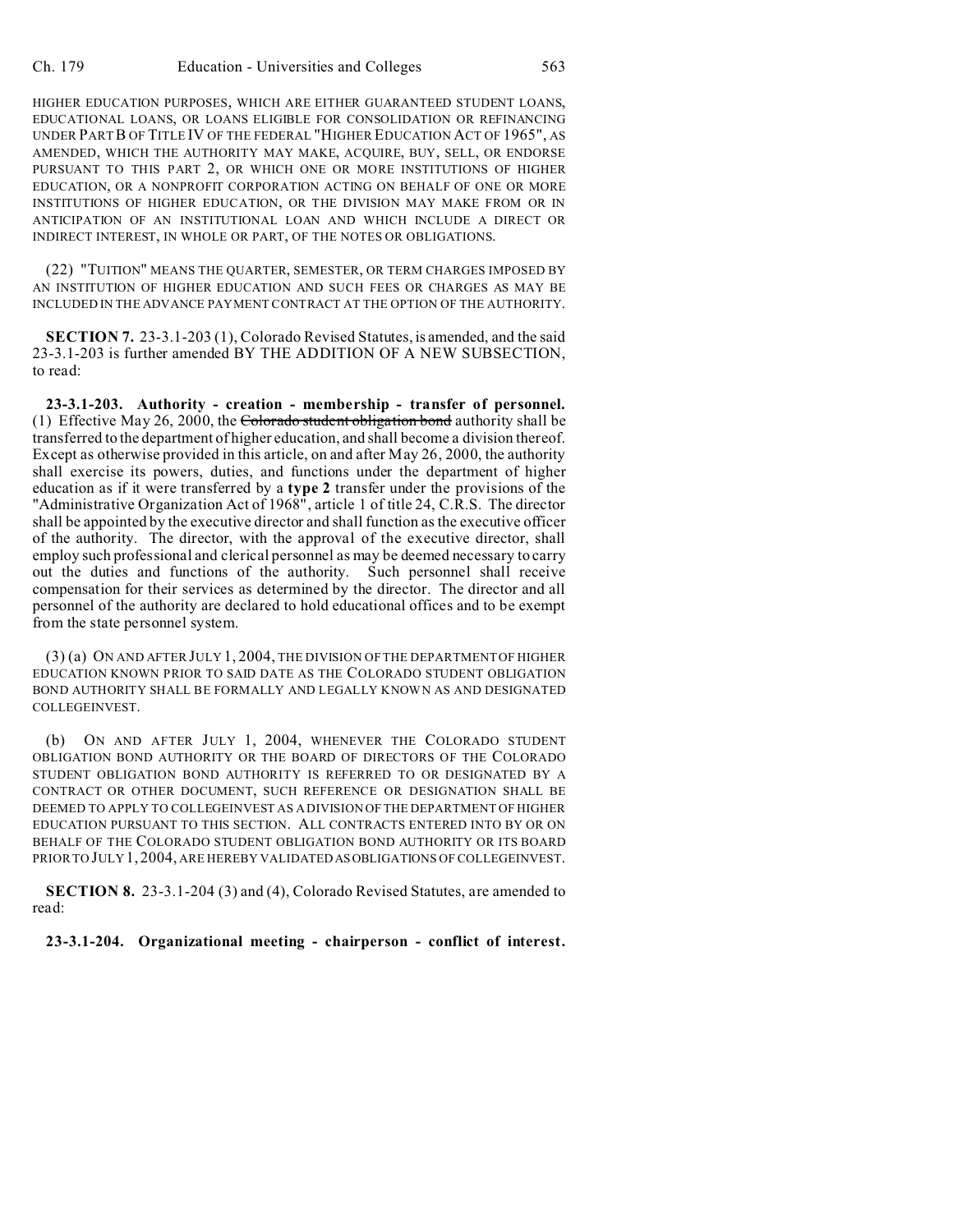(3) The board may delegate by resolution, to one or more of its members or to its director such powers and duties as it may deem proper and to its director or any other person designated by the board, the power to fix the interest rates of any particular issue, subject to such limitations as shall be prescribed by the board. by resolution.

(4) Before the issuance of any bonds under this part 2, the director shall execute a surety bond in the penal sum of one hundred thousand dollars, and each member of the board shall execute a surety bond in the penal sum of fifty thousand dollars or, in lieu thereof, the chairperson of the board shall execute a blanket bond covering each member of the board, the director, and the employees of the authority, each surety bond to be conditioned upon the faithful performance of the duties of the office covered, to be executed by a surety authorized to transact business in this state as surety. The cost of each such bond shall be paid by the authority.

**SECTION 9.** 23-3.1-205 (1), Colorado Revised Statutes, is amended to read:

**23-3.1-205. Meetings of board - quorum - expenses.** (1) Five members of the board shall constitute a quorum. Action may be taken by the board upon the affirmative vote of at least five of its members A MAJORITY OF THE MEMBERS PRESENT AT ANY MEETING AT WHICH A QUORUM IS PRESENT. No vacancy in the membership of the board shall impair the right of a quorum to exercise all the rights and perform all the duties of the board.

**SECTION 10.** 23-3.1-205.3 (1) and (3), Colorado Revised Statutes, are amended to read:

**23-3.1-205.3. Transfer of property.** (1) On May 26, 2000, all items of property, real and personal, including office furniture and fixtures, books, documents, funds and accounts, and records of the Colorado student obligation bond authority shall be transferred with the Colorado student obligation bond authority to the department of higher education, and shall remain the property of the authority.

(3) On and after May 26, 2000, whenever the Colorado student obligation bond authority or the board of directors of the Colorado student obligation bond authority is referred to or designated by any contract or other document or in other state statutory provisions, such reference or designation shall be deemed to apply to the Colorado student obligation bond authority as a division of the department of higher education pursuant to section 23-3.1-203. All contracts entered into by or on behalf of the Colorado student obligation bond authority or its board prior to May 26, 2000, are hereby validated, with the Colorado student obligation bond authority in the department of higher education succeeding to all rights and assuming all obligations under such contracts.

**SECTION 11.** 23-3.1-205.4, Colorado Revised Statutes, is amended to read:

**23-3.1-205.4. Collegeinvest fund - creation - control - use.** (1) There is hereby created in the state treasury the Colorado student obligation bond authority fund, TO BE KNOWN AND REFERRED TO ON AND AFTER JULY 1, 2004, AS THE COLLEGEINVEST FUND, which shall be under the control of the authority in accordance with the provisions of this part 2 and part 3 of this article. The moneys in the Colorado student obligation bond authority COLLEGEINVEST fund shall be invested by the state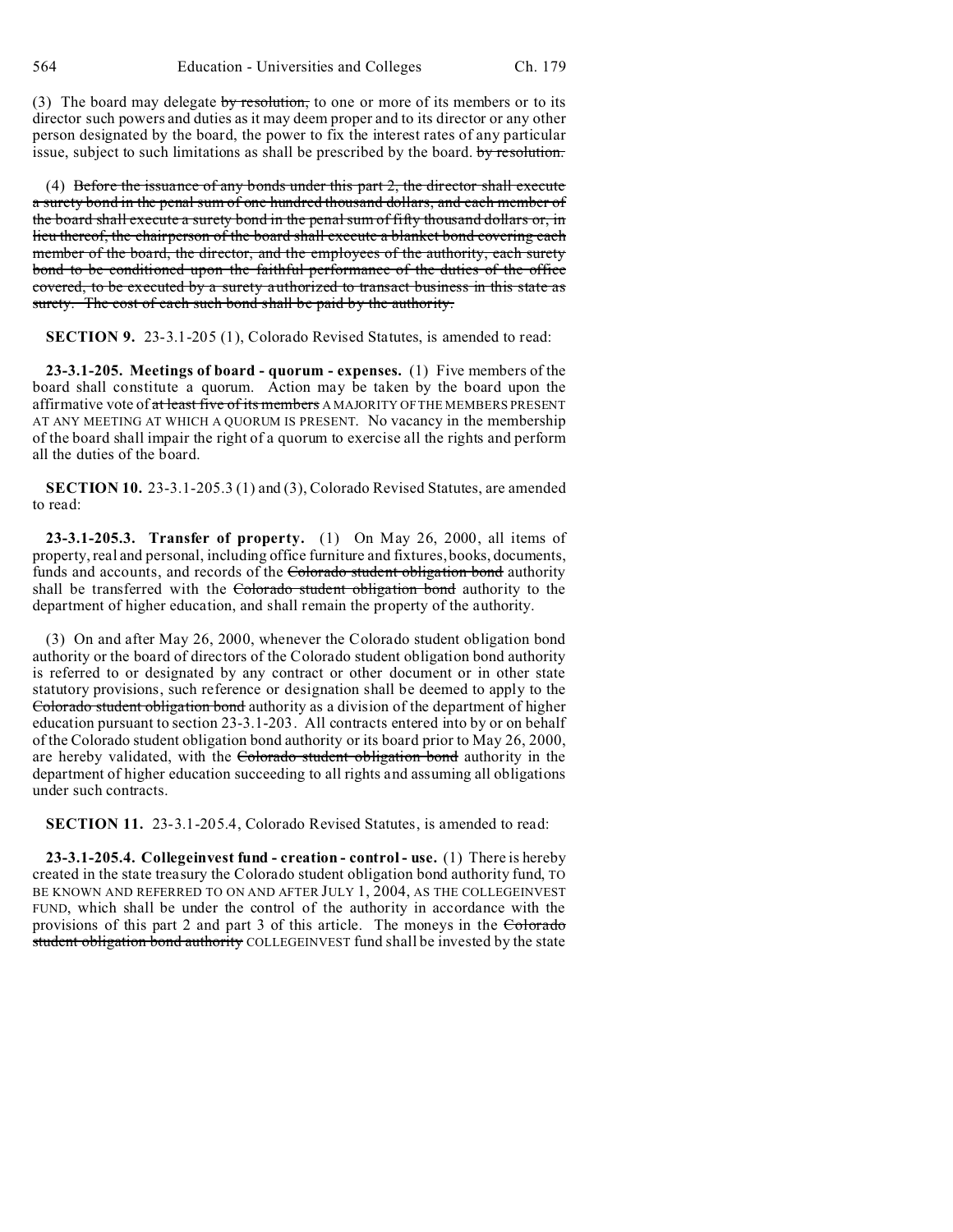treasurer. Except as otherwise allowed by section 24-36-103 (2), C.R.S., and except for amounts received in connection with the prepaid expense program and the program in part 3 of this article, all moneys received or acquired by the authority, whether by appropriation, grant, contract, gift, sale or lease of surplus real or personal property, or any other means, whose disposition is not otherwise provided for by law or by a trust indenture, and all interest derived from the deposit and investment of moneys in the fund shall be credited to said fund, including moneys received pursuant to sections  $23-3.1-206(1)$  (k) and  $23-3.1-304(1)$  (h). The moneys in the fund are hereby continuously appropriated to the authority and shall remain in the fund and shall not be transferred or revert to the general fund of the state at the end of any fiscal year.

(2) The moneys in the Colorado student obligation bond authority COLLEGEINVEST fund may be used by the authority for the payment of salaries and operating and administrative expenses of the authority and for the payment of any other obligations incurred by the authority in carrying out its statutory powers and duties.

(3) The moneys in the Colorado student obligation bond authority COLLEGEINVEST fund that are not needed for immediate use by the authority may be invested by the state treasurer in investments authorized by sections 24-36-109, 24-36-112, and 24-36-113, C.R.S. The authority shall determine the amount of moneys in the fund that may be invested and shall notify the state treasurer in writing of such amount.

(4) The authority may request authorization to transfer or loan moneys from the Colorado student obligation bond authority COLLEGEINVEST fund to the prepaid expense trust fund, created in section 23-3.1-206.7, or to any fund created for the implementation of the college savings program, established pursuant to part 3 of this article, as necessary to carry out the authority's powers and duties under this part 2 and part 3 of this article. The authority shall submit any such transfer or loan request to the executive director for approval. The authority shall not transfer or loan moneys from the Colorado student obligation bond authority COLLEGEINVEST fund to the prepaid expense trust fund or to any fund created for the implementation of the college savings program unless such transfer or loan is approved by the executive director.

**SECTION 12.** 23-3.1-205.5, Colorado Revised Statutes, is amended to read:

**23-3.1-205.5. Collegeinvest - enterprise status.** (1) The authority COLLEGEINVEST shall constitute an enterprise for the purposes of section 20 of article X of the state constitution, so long as the authority COLLEGEINVEST retains the ability to issue revenue bonds and the authority receives less than ten percent of its total annual revenues in grants, as defined in section 24-77-102 (7), C.R.S., from all Colorado state and local governments combined. So long as it constitutes an enterprise pursuant to this subsection  $(1)$ , the authority COLLEGEINVEST shall not be subject to any provisions of section 20 of article X of the state constitution. Agreements between the authority COLLEGEINVEST and the student loan division in the department of higher education for the guarantee of payment of student loans are not grants for purposes of the definition of enterprise under section 20 (2) (d) of article X of the state constitution.

(2) For purposes of part 2 of article 72 of title 24, C.R.S., the records of the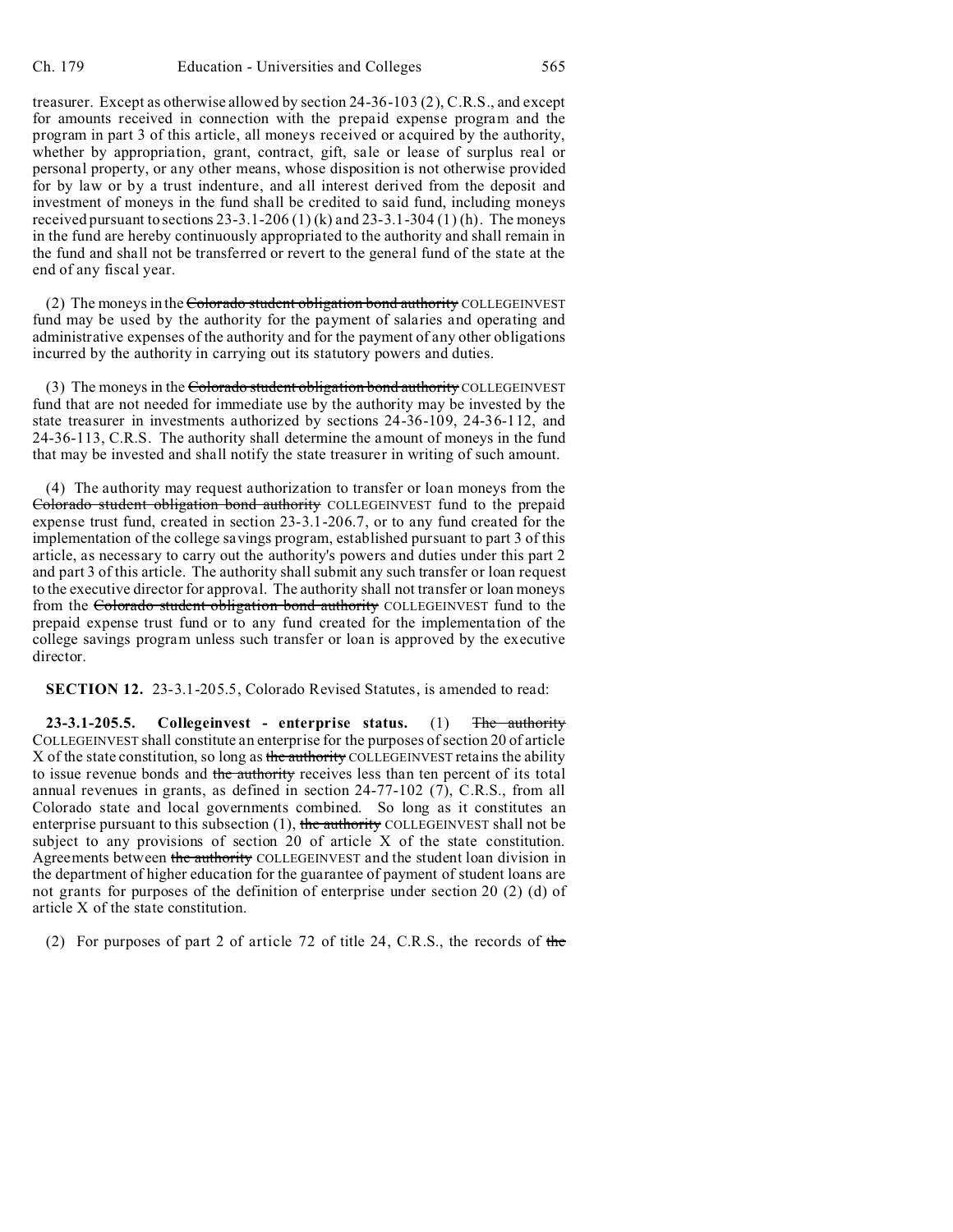authority COLLEGEINVEST and the board shall be public records, as defined in section 24-72-202 (6), C.R.S., except to the extent otherwise specified by law, regardless of whether the authority COLLEGEINVEST and the board constitute an enterprise pursuant to subsection (1) of this section.

**SECTION 13.** 23-3.1-206 (1) (h), (1) (k), and (1) (l), Colorado Revised Statutes, are amended to read:

**23-3.1-206. General powers and duties of the authority.** (1) In addition to any other powers and duties specifically granted to the authority in this part 2, the authority has the following powers:

(h) To make or participate in the making of student obligations or authority INSTITUTIONAL loans;

(k) Subject to the approval of the executive director, to collect and pay reasonable fees and charges in connection with making, purchasing, originating, disbursing, and servicing or causing to be made, purchased, originated, disbursed, or serviced student obligations or authority INSTITUTIONAL loans by the authority, including payment to the division for services performed for the authority and pursuant to part 3 of this article without regard to the provisions of the "Procurement Code", articles 101 to 112 of title 24, C.R.S.;

(l) To procure insurance, guarantees, or other credit support with respect to all student obligations made or purchased or all authority INSTITUTIONAL loans made by the authority;

**SECTION 14.** 23-3.1-206.5, Colorado Revised Statutes, is amended to read:

**23-3.1-206.5. Origination, disbursement, and servicing of student obligations** and institutional loans. (1) Unless the division and the authority agree otherwise, student obligations made or purchased by the authority which are not guaranteed student loans and authority loans made by the authority shall be originated and disbursed by the division upon such terms and conditions as the division may deem reasonable, including but not limited to the fees to be paid to the division for its services.

(2) The authority may contract with the division to originate, disburse, or service student obligations made or purchased by the authority. which are guaranteed student loans and may contract with the division to service all other student obligations made or purchased by the authority or authority loans made by the authority.

**SECTION 15.** 23-3.1-206.7 (1), (5) (a), (5) (d), and (8), Colorado Revised Statutes, are amended to read:

**23-3.1-206.7. Prepaid expense program.** (1) The authority shall develop and administer, in accordance with this part 2, the Colorado prepaid postsecondary education expense program, which program is hereby created. Through the prepaid expense program, all or part of tuition or other costs, as determined by the authority, may be paid in advance of or accumulated toward enrollment at state institutions and at such other institutions of higher education. and graduate schools as may be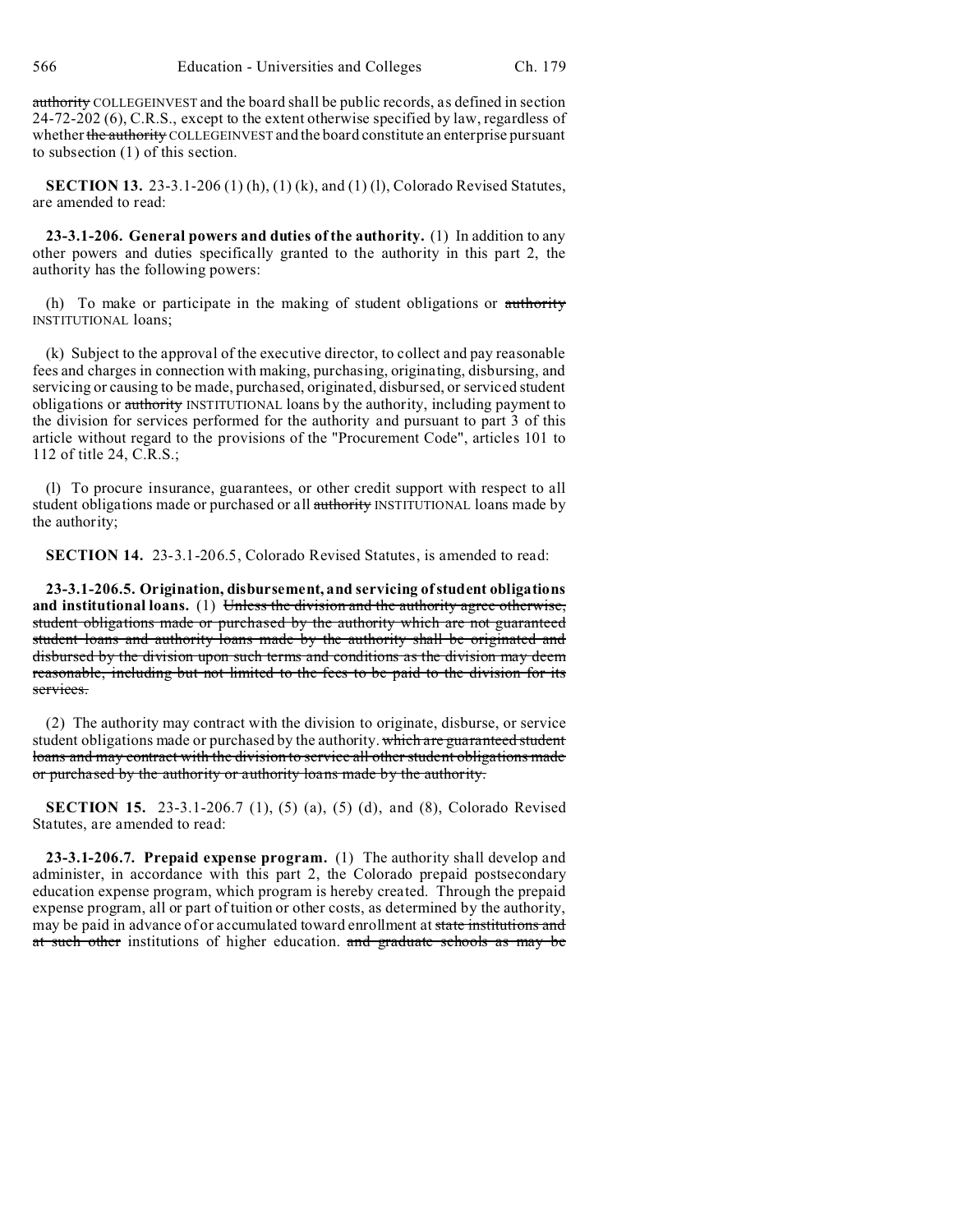## approved by the authority.

 $(5)$  (a) The Colorado prepaid postsecondary education expense trust fund is hereby created. The prepaid expense trust fund shall consist of moneys remitted by purchasers, moneys acquired from governmental and private sources, and general fund appropriations, if any. In addition, the prepaid expense trust fund may include any moneys transferred or loaned thereto pursuant to section 23-3.1-205.4. All income derived from the deposit and investment of moneys in the prepaid expense trust fund shall be credited to the fund. At the end of any fiscal year, all unexpended and unencumbered moneys in the prepaid expense trust fund shall remain therein and shall not be credited or transferred to the general fund or any other fund. On May 26, 2000, the prepaid expense trust fund, and all moneys in said fund, including all interest and earnings in said fund shall be transferred with the authority as provided in section 23-3.1-205.3. All moneys remitted by purchasers and other moneys received by the authority in connection with the prepaid expense program shall be transmitted by the authority to the state treasurer and credited to the prepaid expense trust fund. The state treasurer shall invest moneys in the prepaid expense trust fund based upon the advice and recommendations DIRECTION of the authority and shall make disbursements from the prepaid expense trust fund in connection with the prepaid expense program based upon the direction of the authority and in a manner appropriate to carry out the prepaid expense program. All income derived from the deposit and investment of moneys in the prepaid expense trust fund shall be credited to the fund. At the end of any fiscal year, all unexpended and unencumbered moneys in the prepaid expense trust fund shall remain therein and shall not be credited or transferred to the general fund or any other fund.

(d) (I) The authority shall annually evaluate the actuarial soundness of the prepaid expense trust fund IF, ON THE LAST DAY OF THE FISCAL YEAR, THE AGGREGATE AMOUNT OF MONEYS OF THE PREPAID EXPENSE TRUST FUND INVESTED IN ANY OF THE FOLLOWING FORMS OF INVESTMENT EXCEEDS TEN PERCENT OF THE MARKET VALUE OF INVESTABLE ASSETS OF THE PREPAID EXPENSE TRUST FUND:

## (A) COMMON OR PREFERRED STOCK; OR

(B) CORPORATE BONDS, NOTES, OR DEBENTURES THAT ARE CONVERTIBLE INTO COMMON OR PREFERRED STOCK; OR

#### (C) INVESTMENT TRUST SHARES.

(II) The authority shall MAY contract with a private consultant or consultants to perform an actuarial evaluation of the prepaid expense trust fund and to provide financial advice to the authority in connection with the prepaid expense trust fund. Any actuarial report and written financial advice shall be provided by the authority to the state treasurer. If, based upon an actuarial evaluation, the authority determines that the prepaid expense trust fund is not actuarially sound, the authority may direct the state treasurer to distribute the available assets of the prepaid expense trust fund in a manner permitted by outstanding advance payment contracts. In connection with the annual evaluation of the prepaid expense trust fund, a calculation based on key assumptions approved by the board shall be made by or on behalf of the authority to determine whether an excess amount exists in the prepaid expense trust fund. If, based on this calculation, the authority determines that an excess amount exists in the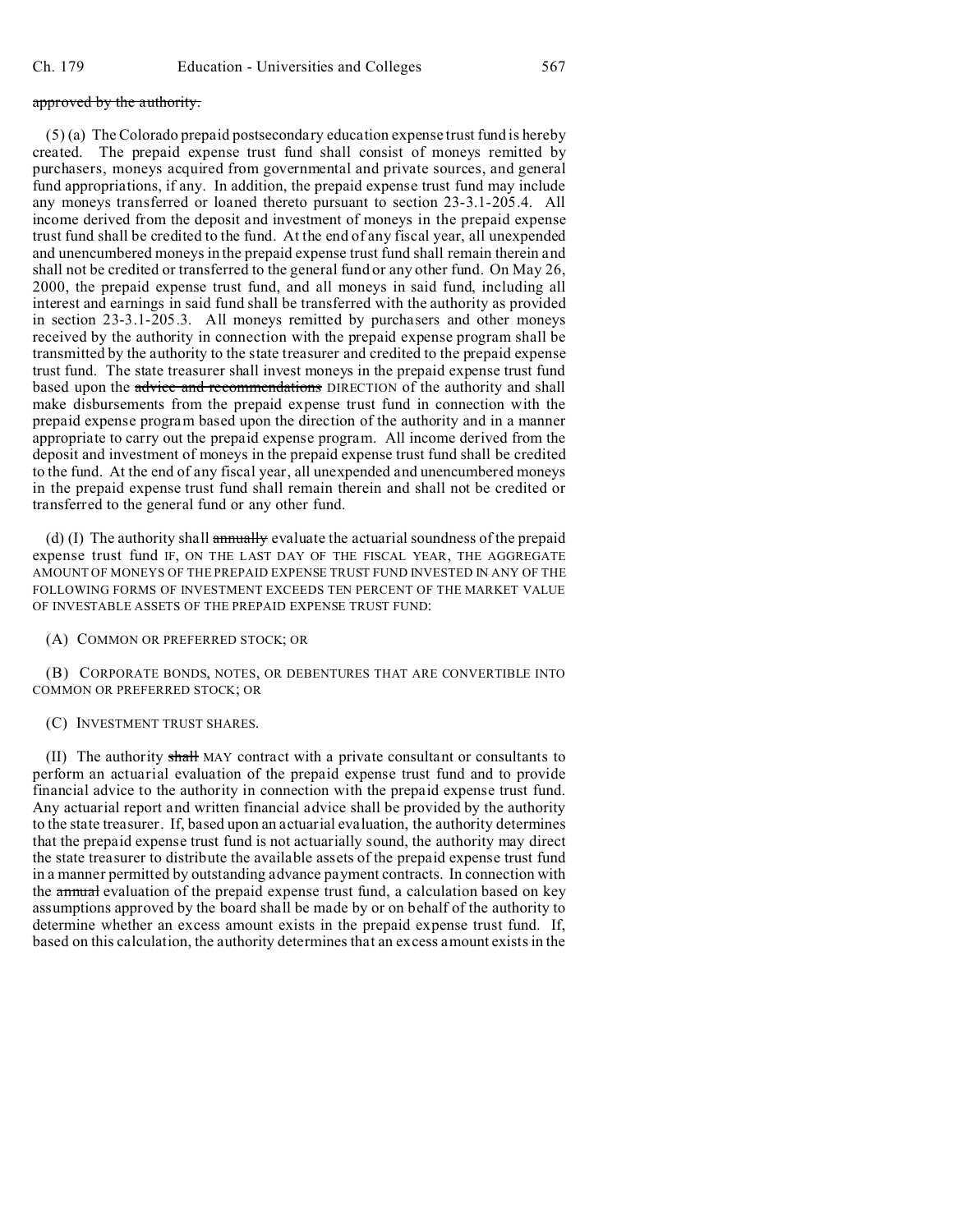prepaid expense trust fund, the authority shall calculate, by dividing such excess amount by the total number of expected tuition units in the prepaid expense trust fund, the portion of such excess amount that would be attributable on a pro rata basis to each such expected tuition unit. At the time the value of any tuition units under an advance payment contract is disbursed from the prepaid expense trust fund during the academic year immediately following such calculation, the portion of the excess amount attributable to such tuition units as a result of the calculation made pursuant to this paragraph (d) shall be paid as part of such disbursement. The excess amount shall otherwise remain in the prepaid expense trust fund as a part of the stabilization reserve.

(8) If, at any time, the authority determines that the prepaid expense program, or any aspect thereof, is not financially sound, the authority may discontinue permanently or for a period of time the prepaid expense program or that particular aspect of the program and the execution of additional advance payment contracts. The state treasurer shall continue to invest moneys in the prepaid expense trust fund based upon the advice and recommendations DIRECTION of the authority and shall continue to make disbursements from the prepaid expense trust fund in connection with the prepaid expense program based upon the direction of the authority for the benefit of existing purchasers and qualified beneficiaries except as otherwise authorized.

**SECTION 16.** 23-3.1-207 (1), Colorado Revised Statutes, is amended to read:

**23-3.1-207. Notes.** (1) The authority may issue from time to time its negotiable notes for any corporate purpose OF ITS PURPOSES AS PROVIDED IN THIS PART 2, including purchase of student obligations or the making of student obligations or authority INSTITUTIONAL loans, and may renew from time to time any notes by the issuance of new notes, whether the notes to be renewed have or have not matured. The authority may issue notes partly to renew notes or to discharge other obligations then outstanding and partly for any other purpose. The notes may be authorized, sold, executed, and delivered in the same manner as bonds.

**SECTION 17.** 23-3.1-208 (1), (2), and (3), Colorado Revised Statutes, are amended to read:

**23-3.1-208. Bonds.** (1) (a) The authority may issue from time to time its bonds for the purpose of FOR ITS PURPOSES AS PROVIDED IN THIS PART 2, INCLUDING BUT NOT LIMITED TO purchasing or making student obligations or making authority INSTITUTIONAL loans, but the authority shall not have outstanding, at any one time, bonds, not including bond anticipation notes that have been refunded and bonds that have been refunded, in an aggregate principal amount exceeding one billion three hundred million dollars. The authority may not undertake the financing of the making or purchasing of student obligations unless, prior to the issuance of any bonds or notes, the board finds that there is insufficient access to student obligations from normal private market sources and that such financing will help alleviate such insufficient access.

(b) Notwithstanding any other provision of this part 2 to the contrary, the authority shall neither undertake the financing of the making of student obligations, except student obligations which are guaranteed student loans, nor undertake the financing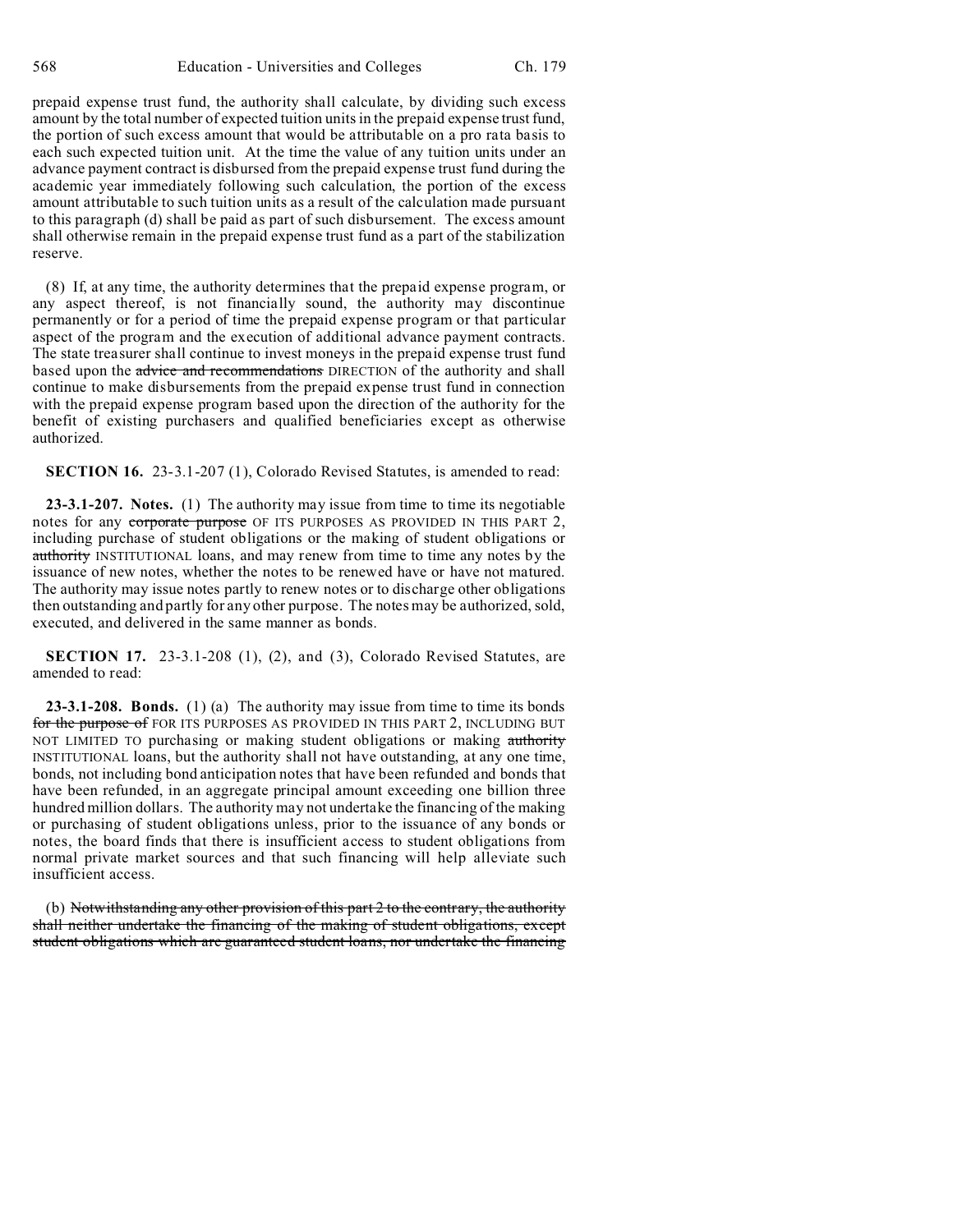of the making of authority loans, unless prior to and following the issuance of any bonds or notes, the proceeds of which are to be used for such purposes, the following requirements are met:

(I) At the regularly scheduled meeting of the commission immediately preceding the anticipated date of issuance of such bonds or notes, the authority shall submit to the commission a report setting forth the authority's then current proposals, plans, or expectations respecting:

(A) The principal amount of the financing;

(B) The interest rate or rates fixed for such bonds or notes;

(C) The specific intended uses of the proceeds of such bonds or notes;

(D) The provisions of the bond resolution or trust indenture securing the principal and interest on such bonds or notes, including but not limited to provisions pledging or assigning all or any part of the revenues or assets of the authority and provisions for insurance, letters of credit, stand-by credit agreements, take-out commitments, or other forms of credit insurance insuring against default or guaranteeing timely payment with respect to student obligations, authority loans, or bonds;

(E) The manner of award or sale of such bonds or notes;

(F) Any contracts or other agreements for the origination, disbursement, and servicing of student obligations or authority loans to be made by the authority from the proceeds of such bonds or notes or for the origination, disbursement, and servicing of student obligations to be made by or on behalf of any institution of higher education and funded from authority loans made by the authority from the proceeds of such bonds or notes;

(G) The terms and conditions of student obligations or authority loans to be made by the authority from the proceeds of such bonds or notes or of student obligations to be made by or on behalf of any institution of higher education and funded from authority loans made by the authority from the proceeds of such bonds or notes.

(II) At the earliest practicable date preceding the issuance of such bonds or notes, the authority shall submit to the executive director of the commission a copy of any preliminary official statement prepared in connection therewith.

(III) At the regularly scheduled meeting of the commission immediately following the issuance of such bonds or notes, the authority shall submit to the commission a copy of any official statement prepared in connection therewith.

(IV) It shall not be a ground for invalidating or otherwise challenging the enforceability or legality of any bonds or notes subject to this subsection (1): That the final terms of such bonds or notes or of any trust indenture, agreement, or other matter with respect to which the authority is required to make a report under subparagraph (I) of this paragraph (b) differ from the proposals, plans, or expectations actually reported to the commission pursuant to said subparagraph (I); that the authority fails to make said reports in the time and manner required by this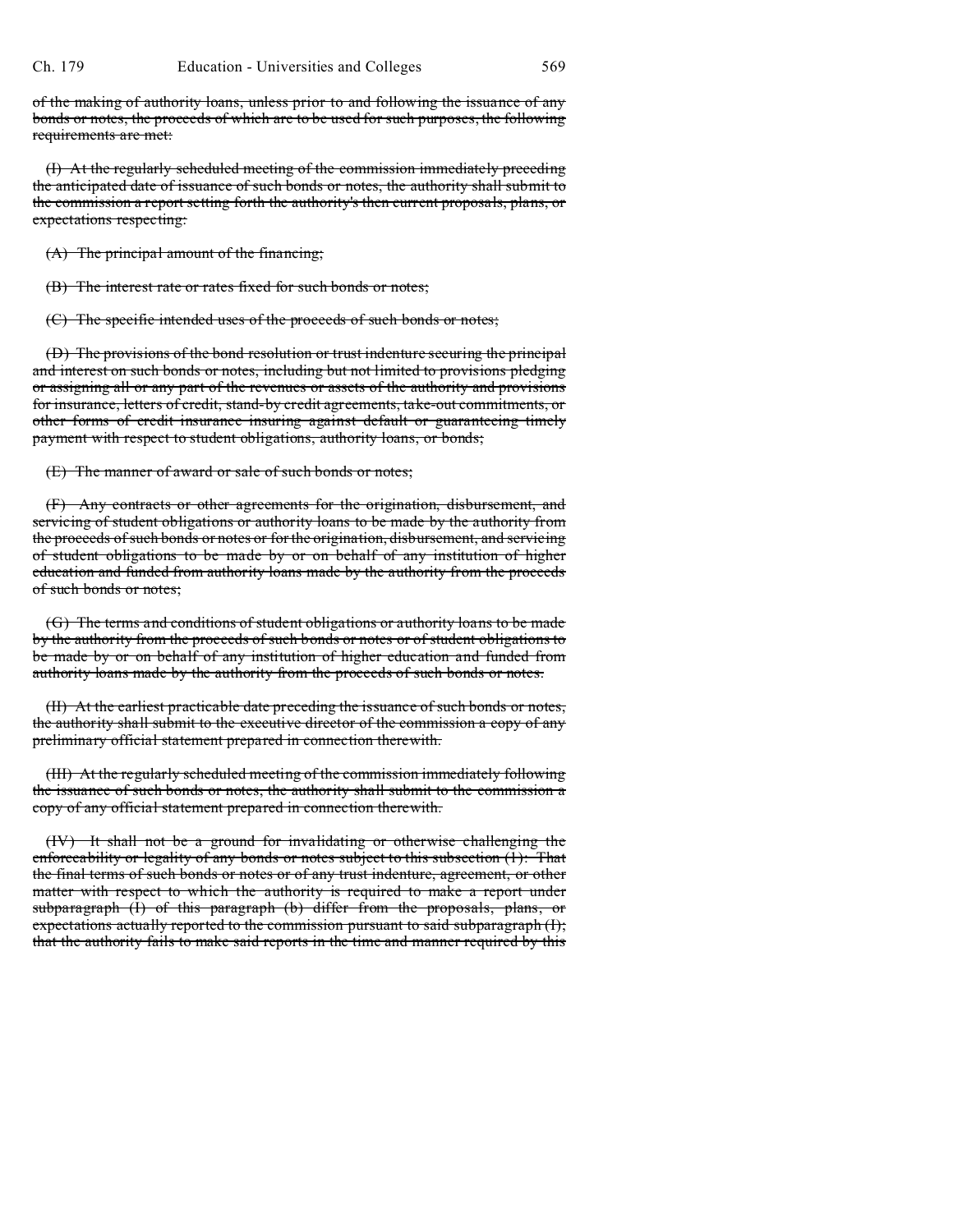paragraph (b); or that the preliminary official statement submitted to the executive director under subparagraph (II) of this paragraph (b) differs from the official statement submitted to the commission pursuant to subparagraph (III) of this paragraph (b).

(c) In anticipation of the sale of such ITS bonds, the authority may issue bond anticipation notes and may renew the same from time to time. Such notes shall be paid from any revenues of the authority or other moneys available for payments and not otherwise pledged or from proceeds of the sale of the bonds of the authority in anticipation of which they were issued. The bond anticipation notes shall be issued in the same manner as bonds. Such notes and the resolution authorizing them may contain any provisions, conditions, or limitations which a bond resolution of the authority contains.

(2) (a) Bonds may be issued as serial bonds, as term bonds, or as a combination of both types. All bonds issued by the authority shall be payable solely out of the revenues and receipts of the authority as designated in the resolution of the authority under which the bonds are authorized to be issued or as designated in a trust indenture authorized by the authority which shall name a bank or trust company  $\frac{1}{2}$ Colorado as trustee or out of other moneys available for payments and not otherwise pledged.

(b) Bonds may be executed and delivered by the authority at such times, may be in such form and denominations and include such terms and maturities, may be in fully registered form or in bearer form registerable either as to principal or interest or both, may bear such conversion privileges, may be payable in such installments and at such time or times not exceeding forty years from the date thereof, may be payable at such place or places whether within or without the state of Colorado, may bear interest at such FIXED OR VARIABLE rate or rates per annum as determined by the authority OR IN ACCORDANCE WITH METHODS APPROVED BY THE AUTHORITY without regard to any interest rate limitation appearing in any other law of this state, may be evidenced in such manner, may be executed by such officers of the authority, including the use of one or more facsimile signatures so long as at least one manual signature appears on the bonds, which may be either an officer of the authority or an officer of the trustee authenticating the same, may be in the form of coupon bonds which have attached interest coupons bearing the facsimile signature of an authorized officer of the authority, and may contain such provisions not inconsistent with this part 2, all as provided in the resolution of the authority under which the bonds are authorized to be issued or as provided in a trust indenture authorized by the authority.

(3) If deemed advisable by the authority, there may be retained in the resolution or the trust indenture under which any bonds of the authority are authorized to be issued an option to redeem all or any part of said bonds as may be specified in such resolution or in such trust indenture, at such price or prices after such notice or notices, and on such terms and conditions as may be set forth in such resolution or in such trust indenture. and as may be briefly recited on the face of the bonds. Nothing in this part 2 shall be construed to confer on the authority the right or option to redeem any bonds except as provided in the resolution or in such trust indenture under which they are issued.

**SECTION 18.** 23-3.1-210 (1) (a), (1) (c), (2), and (3), Colorado Revised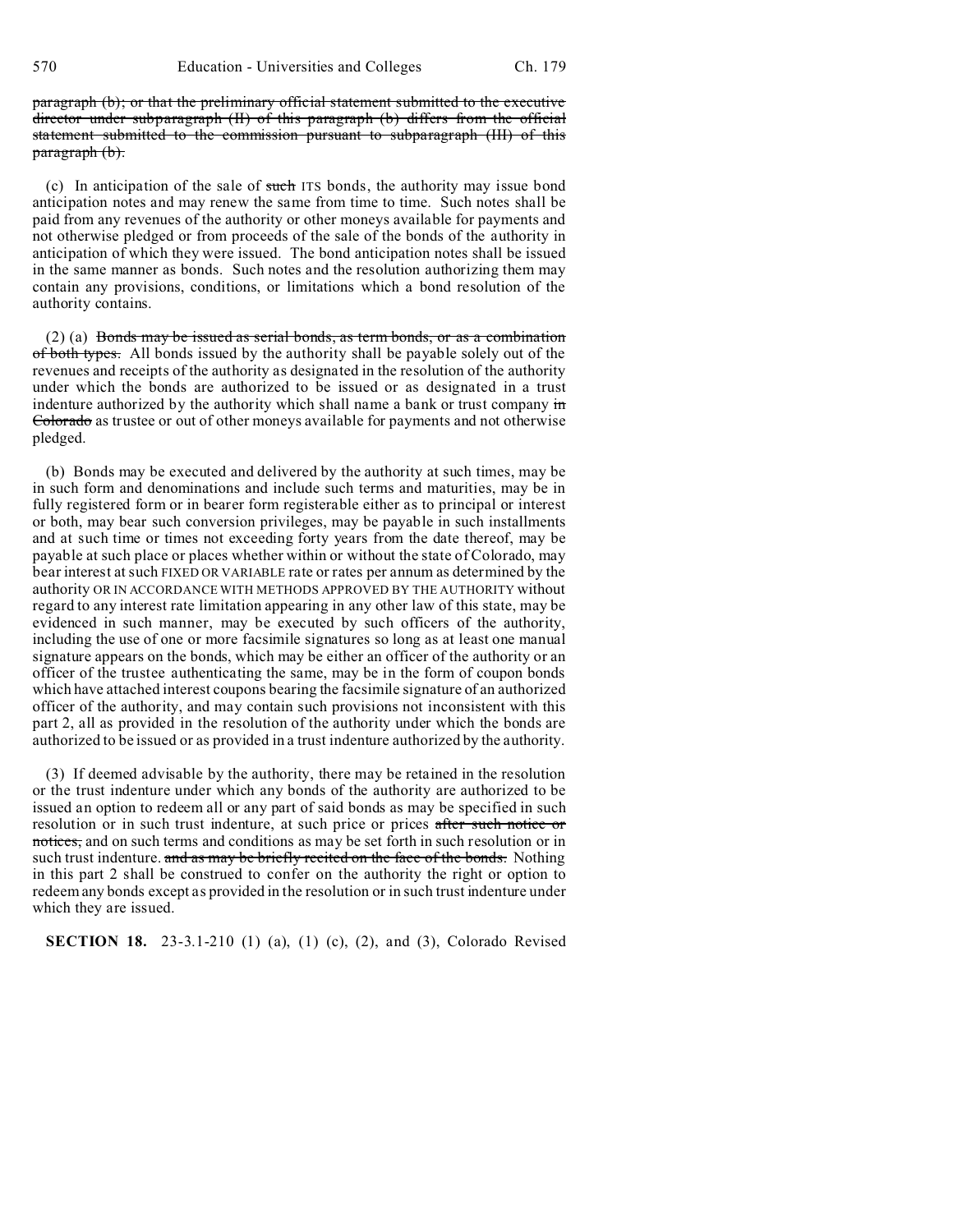Statutes, are amended to read:

**23-3.1-210. Security for bonds and notes.** (1) (a) The principal and interest on any bonds or notes issued by the authority may be secured by a trust indenture by and between the authority and a corporate trustee. Such trust indenture or the resolution providing for the issuance of such obligations may pledge or assign all or any part of the revenues or assets of the authority, including, without limitation, student obligations, student obligation commitments, authority INSTITUTIONAL loans, moneys deposited or pledged by or on behalf of one or more institutions of higher education, located in Colorado, moneys deposited or pledged by the division, temporary loans, contracts, agreements, and other security or investment obligations, the fees or charges made or received by the authority, the moneys received in payment of student obligations and authority INSTITUTIONAL loans and interest on such moneys, including the proceeds of insurance on such obligations and loans and any other moneys received or due to be received by the authority.

(c) In addition, any such trust indenture or resolution may contain such other provision as the authority may deem reasonable and proper for the security of the holders of any bonds or notes, including but not limited to provisions for insurance, letters of credit, standby credit agreements, take-out commitments, or other forms of credit insuring against default or guaranteeing timely payment with respect to student obligations, authority INSTITUTIONAL loans, or bonds. All expenses incurred in carrying out the provisions of such indenture or resolution may be paid from the revenues or assets pledged or assigned to the payment of the principal of and the interest on bonds or notes or from any other funds available to the authority.

(2) (a) Any pledge made by the authority, by one or more institutions of higher education, located in Colorado, by a Colorado nonprofit corporation acting on behalf of one or more of such institutions of higher education, or by the division shall be valid and binding from the time when the pledge is made. The revenues and moneys so pledged and thereafter received by OR OTHERWISE CREDITED TO such pledging parties shall immediately be subject to lien of such pledge without any physical delivery, FILING, or further act, and the lien of such pledge shall be valid and binding HAVE PRIORITY OVER ANY AND ALL OTHER OBLIGATIONS AND LIABILITIES OF SUCH PLEDGING PARTIES, SUBJECT TO ANY CONTRACTUAL COVENANTS BY THE PLEDGING PARTIES AND ANY PRIOR PLEDGES AND LIENS, AND SHALL BE VALID, BINDING, AND ENFORCEABLE against all parties having claims of any kind in tort, contract, or otherwise against such pledging parties, irrespective of whether such claiming parties have notice of such lien. Neither the resolution nor any other instrument by which a pledge is created need be recorded. Each pledge, agreement, and indenture made for the benefit or security of any of the bonds of the authority shall continue to be effective until the principal of and interest on the bonds for the benefit of which the same are made has been fully paid or provision for such payment duly made.

(b) In the event of default in any such payment or in any agreements of the authority made as part of the contract under which the bonds were issued, whether contained in the resolutions RESOLUTION authorizing the bonds or in any trust indenture executed as security for such bonds, said payment or agreement may be enforced by suit, mandamus, or either of such remedies.

(3) Any bank or trust company incorporated under the laws of this state which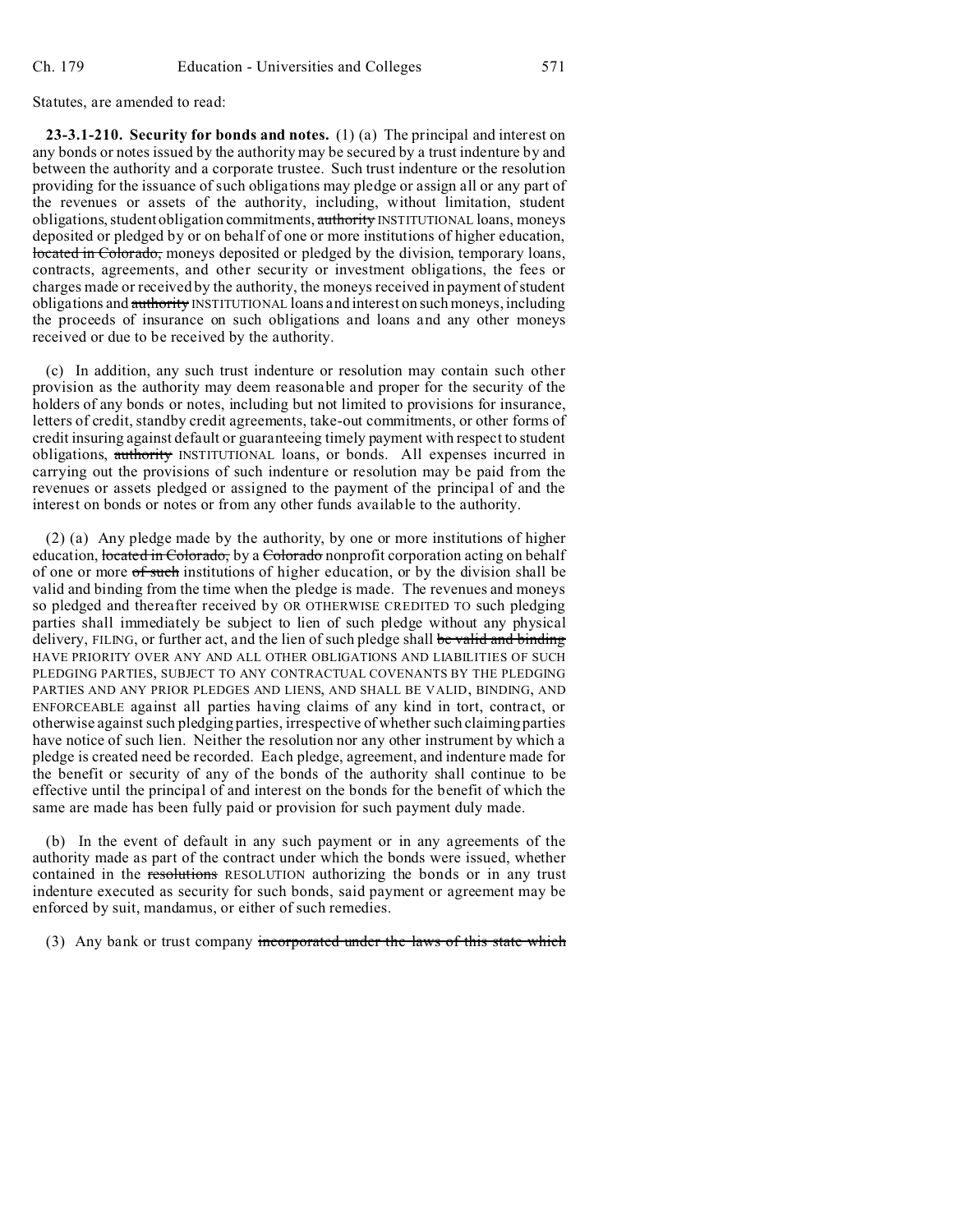THAT may act as depository of the proceeds of bonds or of revenues or other moneys may furnish such indemnifying bonds or pledge such securities as required by the authority.

**SECTION 19.** 23-3.1-211, Colorado Revised Statutes, is amended to read:

**23-3.1-211. Personal liability.** Neither the members of the board, employees OR AGENTS of the authority, nor any person executing the bonds or notes or advance payment contracts shall be liable personally on bonds or notes or advance payment contracts or be subject to any personal liability or accountability by reason of the issuance thereof or as a result of the prepaid expense program.

**SECTION 20.** 23-3.1-216 (1), Colorado Revised Statutes, is amended to read:

**23-3.1-216. Investment of funds.** (1) Funds of the authority, including the moneys held in the Colorado student obligation bond authority COLLEGEINVEST fund created in section 23-3.1-205.4, may be invested in securities meeting the investment requirements established in part 6 of article 75 of title 24, C.R.S.; in certificates of deposit or time deposits constituting direct obligations of any bank or savings and loan association in Colorado that may be made only in those certificates of deposit or time deposits in banks or savings and loan associations that are insured by the federal deposit insurance corporation or federal savings and loan insurance corporation and may not exceed the maximum of such insurance unless such banks or savings and loan associations are eligible public depositories and such excess is secured by a pledge of eligible collateral as required by either article 10.5 or article 47 of title 11, C.R.S.; or in obligations of the student loan marketing association or any successor organization. Any such securities may be purchased at the offering or market price at the time of such purchase. Funds of the authority may be invested with such maturities as determined by the state treasurer, based upon the advice and recommendations of the authority, if such maturities are on a date or dates prior to the time when, in the judgment of the state treasurer, based upon the advice and recommendations of the authority, the funds so invested will be required for expenditure. The express judgment of the authority as to the time when any funds will be required for expenditure or be redeemable is final and conclusive.

**SECTION 21.** 23-3.1-220, Colorado Revised Statutes, is amended to read:

**23-3.1-220. Bonds eligible for investment.** All banks, bankers, trust companies, savings and loan associations, investment companies, insurance companies and associations, executors, administrators, guardians, trustees, and other fiduciaries may legally invest any sinking funds, moneys, or other funds belonging to them or within their control in any bonds, NOTES, OR OTHER OBLIGATIONS, issued pursuant to this part 2. Public entities, as defined in section 24-75-601 (1), C.R.S., may invest public funds in such bonds, NOTES, OR OTHER OBLIGATIONS only if said bonds, NOTES, OR OTHER OBLIGATIONS satisfy the investment requirements established in part 6 of article 75 of title 24, C.R.S.

**SECTION 22.** 23-3.1-221, Colorado Revised Statutes, is amended to read:

**23-3.1-221. Account of activities - receipts for expenditures - report - audit.** The authority shall keep an accurate account of all its activities and of all its receipts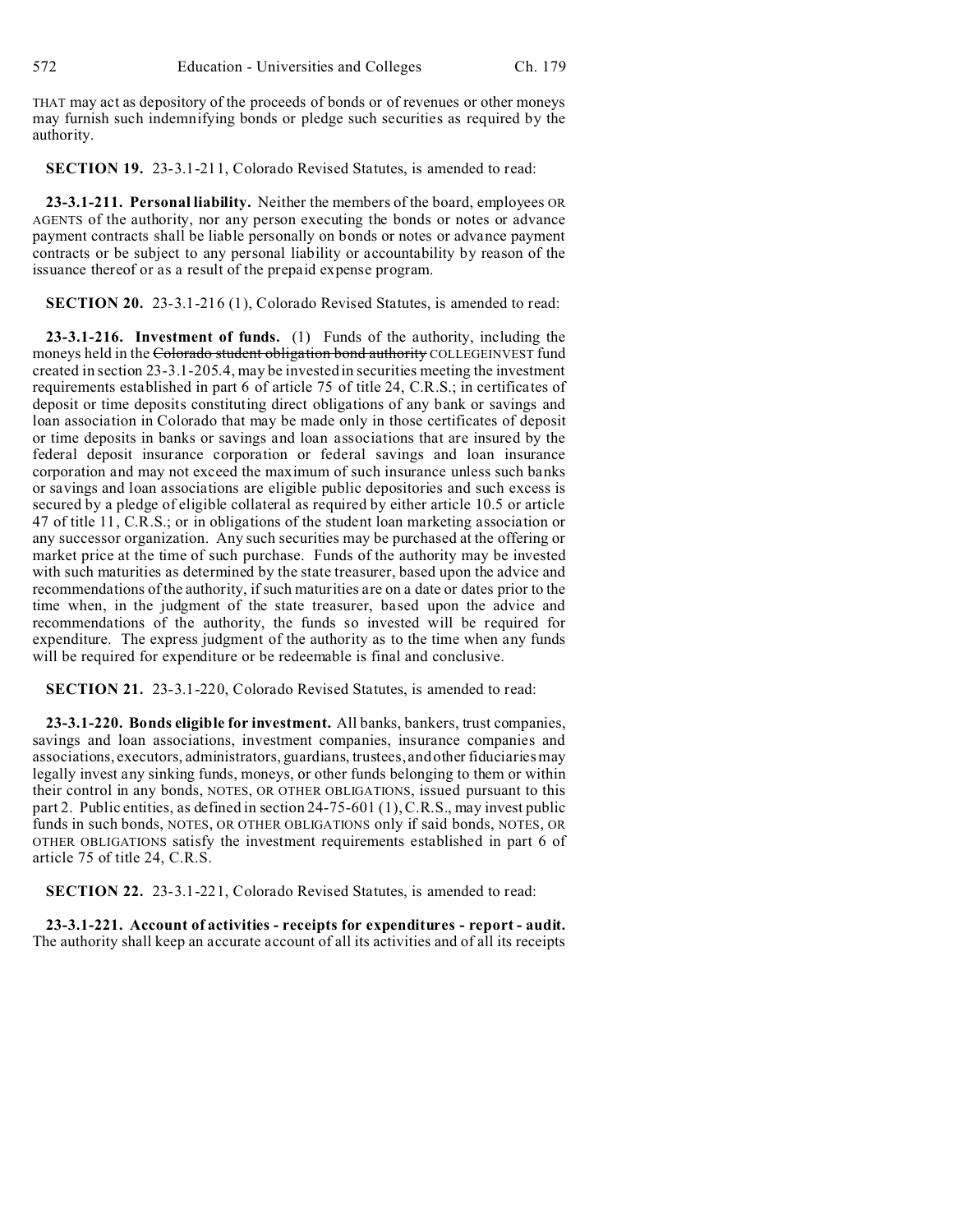and expenditures and shall report annually on such activities, receipts, and expenditures in the month of February to its members, to the governor, to the commission, and to the state auditor in a form prescribed by the controller. Also included in the report shall be any recommendations with reference to additional legislation, a financial analysis of the actuarial soundness of the prepaid expense trust fund IF ONE WAS PREPARED, an accounting of any loans or transfers approved pursuant to section 23-3.1-205.4 (4), and other action that may be necessary to carry out the purposes of the authority. The state auditor may investigate the affairs of the authority and may examine the properties and records of the authority, and the controller may prescribe methods of accounting and the rendering of periodical reports in relation to undertakings by the authority. The department of higher education shall adopt and prepare a budget for the authority for the next fiscal year. Beginning July 1, 2000, the fiscal year of the authority shall begin on July 1 and shall end on June 30. The authority shall not be required to comply with fiscal rules of the state of Colorado until July 1, 2000.

**SECTION 23.** 23-3.1-224 (1) and (2), Colorado Revised Statutes, are amended to read:

**23-3.1-224. Contract powers of state-supported institutions of higher education - nonliability of state.** (1) For the purpose of funding student obligations, the governing board of any state-supported institution of higher education is authorized to enter into contracts with the authority for the making or securing of student obligations and authority INSTITUTIONAL loans, or the securing of authority bonds including, without limiting the generality of the foregoing, contracts which require such institutions to pledge certain revenues, pay fees, advance or loan funds to the authority, establish and maintain reserves, and make, sell, or purchase student obligations.

(2) For the purpose of making student obligations, the governing board of any state-supported institution of higher education is authorized to enter into contracts with the division for the origination, disbursement, servicing, or guarantee of any student obligation funded by an authority INSTITUTIONAL loan.

**SECTION 24.** 23-3.1-225 (3), Colorado Revised Statutes, is amended to read:

**23-3.1-225. Confidentiality of records.** (3) Notwithstanding the provisions of subsection (2) of this section, the authority may disclose and may provide the right of access to or inspection of any data, information, or records to agents or representatives of professionals with whom the authority has contracted as provided in an advance payment contract or contracts, TO THE DEPARTMENT OF REVENUE, or to the state treasurer, or to other third parties if the purchaser or purchasers of the advance payment contract or contracts have consented in writing to such disclosure.

**SECTION 25.** 23-3.1-301, Colorado Revised Statutes, is amended to read:

**23-3.1-301. Legislative declaration.** The general assembly hereby finds, determines, and declares that a choice of education opportunities will benefit the residents of the state of Colorado and that the establishment of a college savings program, to be administered by the Colorado student obligation bond authority COLLEGEINVEST will enhance the availability of postsecondary educational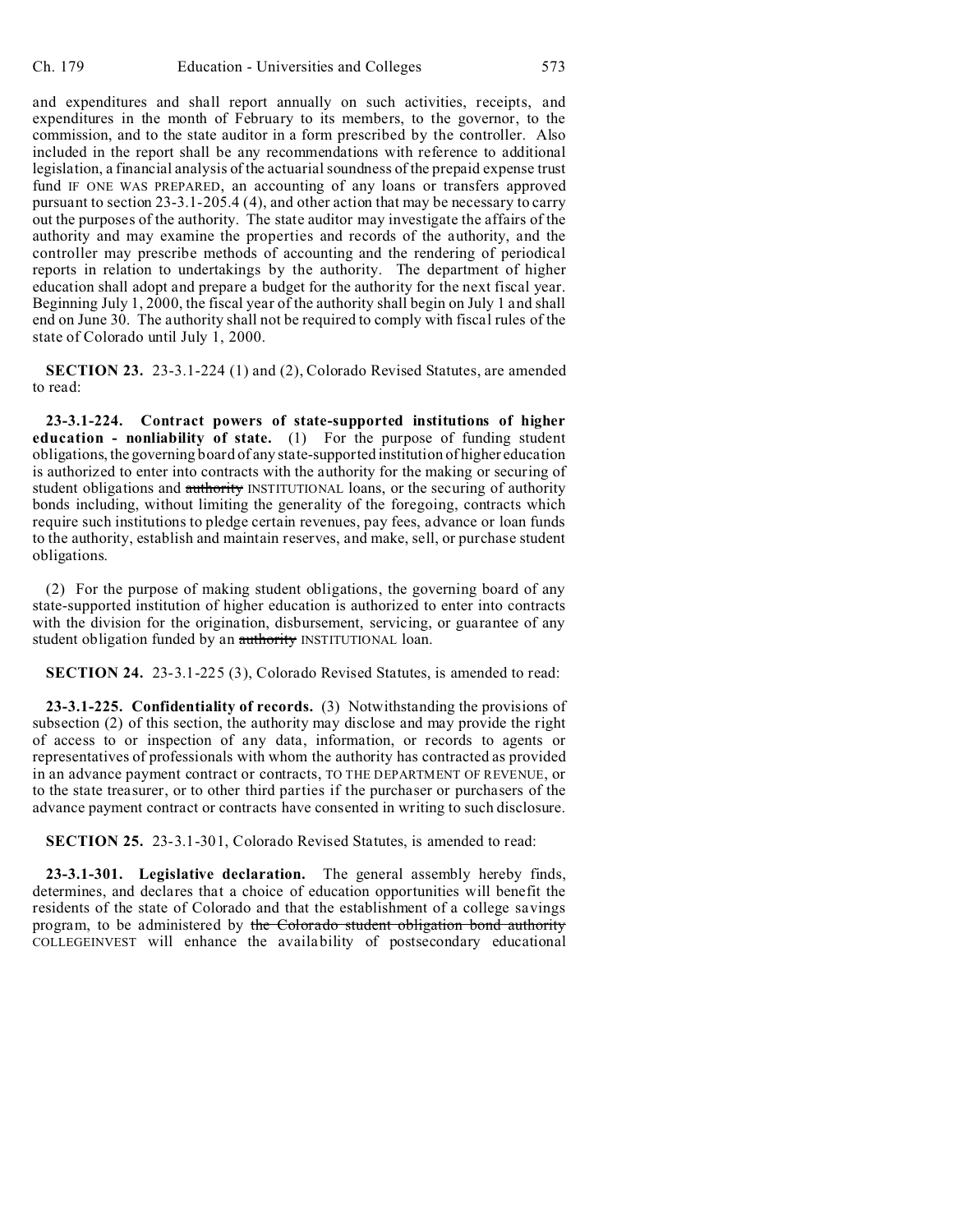opportunities for residents. It is the intent of the general assembly to achieve this purpose through a public-private partnership using selected financial institutions to serve as account holders and managers of individual college savings accounts.

**SECTION 26.** 23-3.1-302 (3), Colorado Revised Statutes, is amended to read:

**23-3.1-302. Definitions.** As used in this part 3, unless the context otherwise requires:

(3) "Authority" prior to May 26, 2000, the effective date of Senate Bill 00-164, as enacted at the second regular session of the sixty-second general assembly, means the Colorado student obligation bond authority existing as an independent public body politic in accordance with section 23-3.1-203. On and after May 26, 2000, the effective date of Senate Bill 00-164, as enacted at the second regular session of the sixty-second general assembly, "authority" means the Colorado student obligation bond authority MEANS COLLEGEINVEST, transferred to the department of higher education and existing as a division of that department pursuant to section 23-3.1-203.

**SECTION 27.** 23-3.1-307.1, Colorado Revised Statutes, is amended to read:

**23-3.1-307.1. Personal liability.** Neither the members of the board, employees OR AGENTS of the authority, nor any person executing savings contracts shall be liable personally on savings contracts or be subject to any personal liability or accountability as a result of the savings program.

**SECTION 28.** 23-3.1-307.5 (3), Colorado Revised Statutes, is amended to read:

**23-3.1-307.5. Confidentiality of records.** (3) Notwithstanding the provisions of subsection (2) of this section, the authority may disclose and may provide the right of access to or inspection of any data, information, or records to agents or representatives of professionals with whom the authority has contracted, TO THE DEPARTMENT OF REVENUE, or to the state treasurer, or to other third parties if the account owner and designated beneficiary have consented in writing to such disclosure.

**SECTION 29.** 4-3-506 (b) (2) (ii), Colorado Revised Statutes, is amended to read:

**4-3-506. Recording credit card or social security numbers prohibited.** (b) Subsection (a) of this section shall not prohibit:

(2) (ii) For the purposes of this paragraph (2), "student loan" means a loan to finance higher education opportunities that is made,originated, disbursed, guaranteed, or serviced by the department of higher education, the Colorado student obligation bond authority COLLEGEINVEST, an agency of another state, the federal government, or an institution of higher education, including, but not limited to, a loan that is secured pursuant to part 2 of article 3.1 of title 23, C.R.S., and a loan authorized by title IV, part B of the federal "Higher Education Act of 1965", as amended.

**SECTION 30.** 23-3.9-102 (1) (a), Colorado Revised Statutes, is amended to read: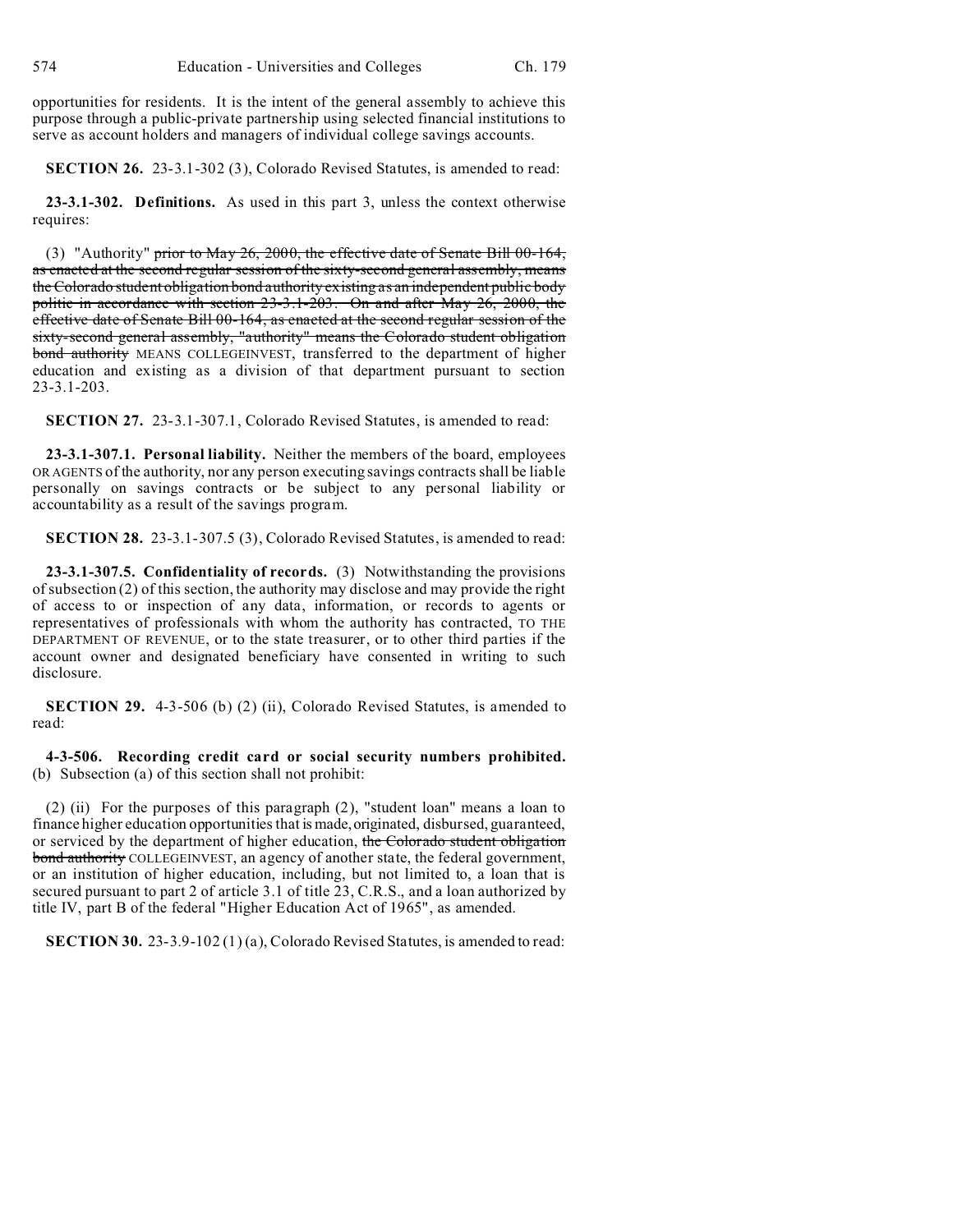**23-3.9-102. Teacher loan forgiveness pilot program - administration - fund - conditions.** (1) (a) The general assembly hereby authorizes the commission to develop and maintain a teacher loan forgiveness pilot program for implementation beginning in the 2001-02 academic year for payment of all or part of the principal and interest of the educational loans of each first-year teacher who is hired for a qualified position. Repayment of loans through the teacher loan forgiveness pilot program may be made using moneys in the teacher loan forgiveness fund, created in paragraph (b) of this subsection (1), or moneys allocated to the program by the Colorado student obligation bond authority COLLEGEINVEST. The commission is authorized to receive and expend gifts, grants, and donations for the teacher loan forgiveness pilot program. Only graduates of institutions of higher education whose loans have Colorado student obligation bond authority COLLEGEINVEST eligibility may receive repayment of their loans using moneys allocated to the program by the Colorado student obligation bond authority COLLEGEINVEST.

**SECTION 31.** 24-32-1705 (1) (a) (V), Colorado Revised Statutes, is amended to read:

**24-32-1705. Allocations to state issuing authorities.** (1) (a) Within thirty days after May 20, 1987, and as of January 15 in each year thereafter, fifty percent of the state ceiling shall be initially allocated among the following state issuing authorities in amounts established by the department:

(V) The Colorado student obligation bond authority COLLEGEINVEST, created by section 23-3.1-203, C.R.S.

**SECTION 32.** 24-36-114 (3) (g), Colorado Revised Statutes, is amended to read:

**24-36-114. How interest earnings credited - management fee - repeal.** (3) (g) This subsection (3) shall not apply to the student loan guarantee fund created in section 23-3.1-107, C.R.S., or to the Colorado student obligation bond authority COLLEGEINVEST fund created in section 23-3.1-205.4, C.R.S.

**SECTION 33.** 24-72-202 (6) (b) (III), Colorado Revised Statutes, is amended to read:

**24-72-202. Definitions.** As used in this part 2, unless the context otherwise requires:

(6) (b) "Public records" does not include:

(III) Data, information, and records relating to Colorado student obligation bond authority COLLEGEINVEST programs pursuant to sections 23-3.1-225 and 23-3.1-307.5, C.R.S., as follows:

(A) Data, information, and records relating to individual purchasers and qualified beneficiaries of advance payment contracts under the prepaid expense trust fund and the prepaid expense program, including any records that reveal personally identifiable information about such individuals;

(B) Data, information, and records relating to designated beneficiaries of and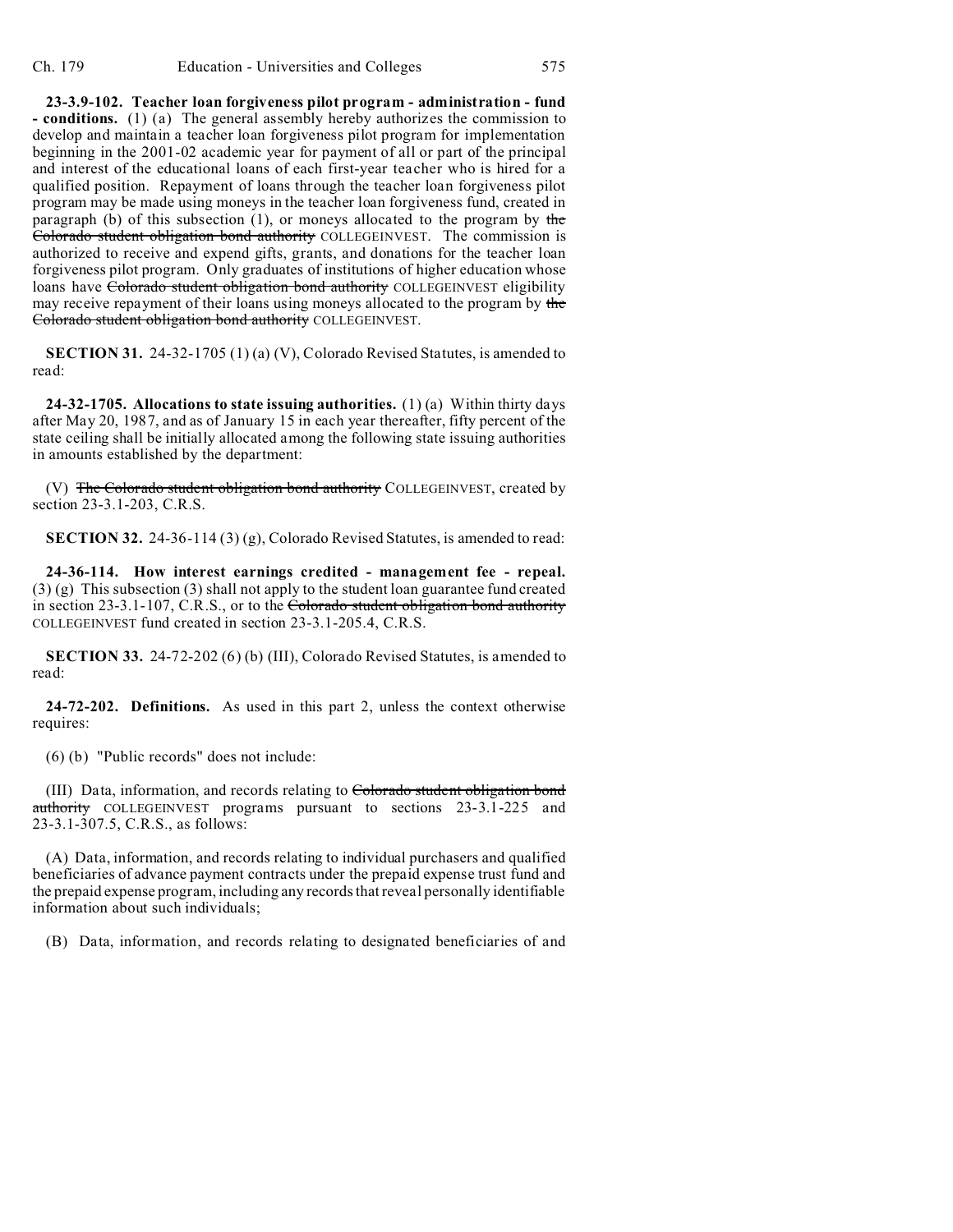individual contributors to an individual trust account or savings account under the college savings program, including any records that reveal personally identifiable information about such individuals;

(C) Trade secrets and proprietary information regarding software, including programs and source codes, utilized or owned by the authority COLLEGEINVEST; and

(D) Marketing plans and the results of market surveys conducted by the authority COLLEGEINVEST.

**SECTION 34.** 29-1-102 (13), Colorado Revised Statutes, is amended to read:

**29-1-102. Definitions.** As used in this part 1, unless the context otherwise requires:

(13) "Local government" means any authority, county, municipality, city and county, district, or other political subdivision of the state of Colorado; any institution, department, agency, or authority of any of the foregoing; and any other entity, organization, or corporation formed by intergovernmental agreement or other contract between or among any of the foregoing. The office of the county public trustee shall be deemed an agency of the county for the purposes of this part 1. "Local government" does not include the Colorado educational and cultural facilities authority, the university of Colorado hospital authority, the Colorado student obligation bond authority COLLEGEINVEST, the Colorado health facilities authority, the Colorado housing and finance authority, the Colorado agricultural development authority, the Colorado sheep and wool authority, the Colorado beef council authority, the Colorado horse development authority, the fire and police pension association, any public entity insurance or investment pool formed pursuant to state law, any county or municipal housing authority, any association of political subdivisions formed pursuant to section 29-1-401, or any home rule city or town, home rule city and county, cities and towns operating under a territorial charter, school district, or junior college district.

**SECTION 35.** 39-21-108 (3) (a) (I), Colorado Revised Statutes, is amended to read:

**39-21-108. Refunds.** (3) (a) (I) (A) Whenever it is established that any taxpayer has, for any period open under the statutes, overpaid a tax covered by articles 22 and 26 to 29 of this title, article 60 of title 34, C.R.S., and article 3 of title 42, or part 4 of article 37.5 of title 11, C.R.S., and that there is an unpaid balance of tax and interest accrued, according to the records of the executive director, owing by such taxpayer for any other period or that there is an amount required to be repaid to the unemployment compensation fund pursuant to section 8-81-101 (4), C.R.S., the amount of which has been determined to be owing as a result of a final agency determination or judicial decision or which has been reduced to judgment by the division of employment and training in the department of labor and employment, or that there is any unpaid child support debt as set forth in section 14-14-104, C.R.S., or child support arrearages that are the subject of enforcement services provided pursuant to section 26-13-106, C.R.S., as certified by the department of human services, or that there are any unpaid obligations owing to the state as set forth in section 26-2-133, C.R.S., for overpayment of public assistance or medical assistance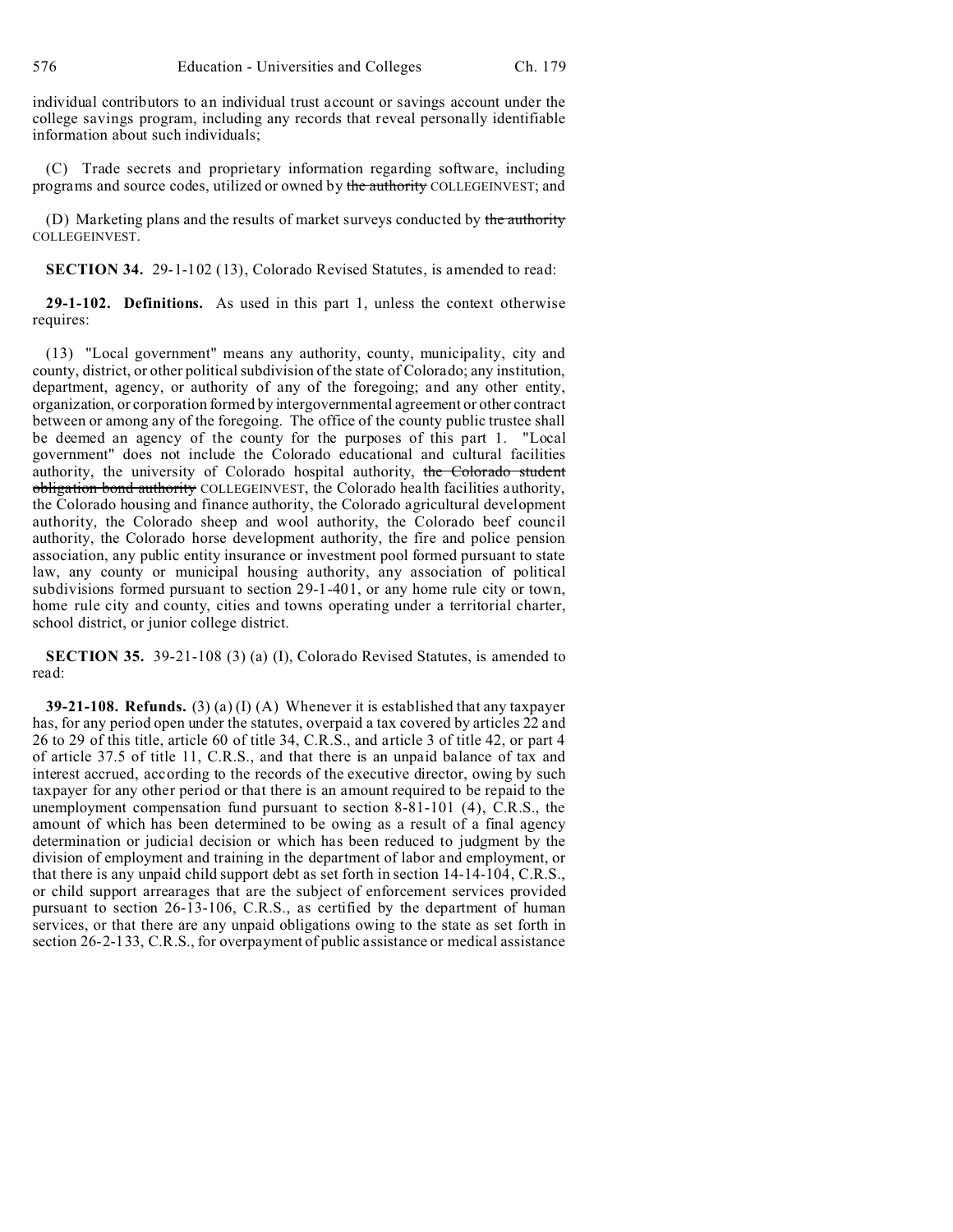benefits, the amount of which has been determined to be owing as a result of final agency determination or judicial decision or which has been reduced to judgment, as certified by the department of human services, or that there is any unpaid loan or other obligation due to a state-supported institution of higher education as set forth in section 23-5-115, C.R.S., the amount of which has been determined to be owing as a result of a final agency determination or judicial decision or which has been reduced to judgment, as certified by the appropriate institution, or that there is any unpaid loan due to the student loan division of the department of higher education as set forth in section 23-3.1-104 (1) (p), C.R.S., the amount of which has been determined to be owing as a result of a final agency determination or judicial decision or which has been reduced to judgment, as certified by the division, or there is any unpaid loan due to the Colorado student obligation bond authority COLLEGEINVEST division of the department of higher education as set forth in section 23-3.1-206, C.R.S., the amount of which has been determined to be owing as a result of a final agency determination or judicial decision or which has been reduced to judgment, or that there is any unpaid debt owing to the state or any agency thereof by such taxpayer, and which is found to be owing as a result of a final agency determination or the amount of which has been reduced to judgment and as certified by the controller, or that the taxpayer is a qualified individual identified pursuant to section 39-22-120 (10) or 39-22-2003 (9), so much of the overpayment of tax plus interest allowable thereon as does not exceed the amount of such unpaid balance or unpaid debt shall be credited first to the unpaid balance of tax and interest accrued and then to the unpaid debt, and any excess of the overpayment shall be refunded. If the taxpayer elects to designate his or her refund as a credit against a subsequent year's tax liability, the amount allowed to be so credited shall be reduced first by the unpaid balance of tax and interest accrued and then by the unpaid debt. If the taxpayer filed a joint return, the executive director shall notify the taxpayer's spouse that the portion of the overpayment that is generated by the spouse's income shall be refunded upon receipt of a request detailing said amount. As used in this section, unless the context otherwise requires, "agency" includes state-supported institutions of higher education.

(B) With respect to debts for any unpaid loan or other obligation due to a state-supported institution of higher education as set forth in section 23-5-115, C.R.S., or any unpaid loan due to the student loan division of the department of higher education as set forth in section 23-3.1-104 (1) (p), C.R.S., or any unpaid loan due to the Colorado student obligation bond authority COLLEGEINVEST division of the department of higher education as set forth in section 23-3.1-206, C.R.S., a debtor must be afforded his or her due process rights prior to a final agency determination.

**SECTION 36.** 39-22-104 (4) (i) (II), Colorado Revised Statutes, is amended to read:

**39-22-104. Income tax imposed on individuals, estates, and trusts - single rate - definitions.** (4) There shall be subtracted from federal taxable income:

(i) (II) For income tax years commencing on or after January 1, 2001, an amount equal to all payments or contributions made during the taxable year under an advance payment contract, to a savings trust account, or otherwise in connection with a qualified state tuition program established by the Colorado student obligation bond authority COLLEGEINVEST created in section 23-3.1-203, C.R.S., or to a qualified state tuition program that is affiliated with an educational institution in the state and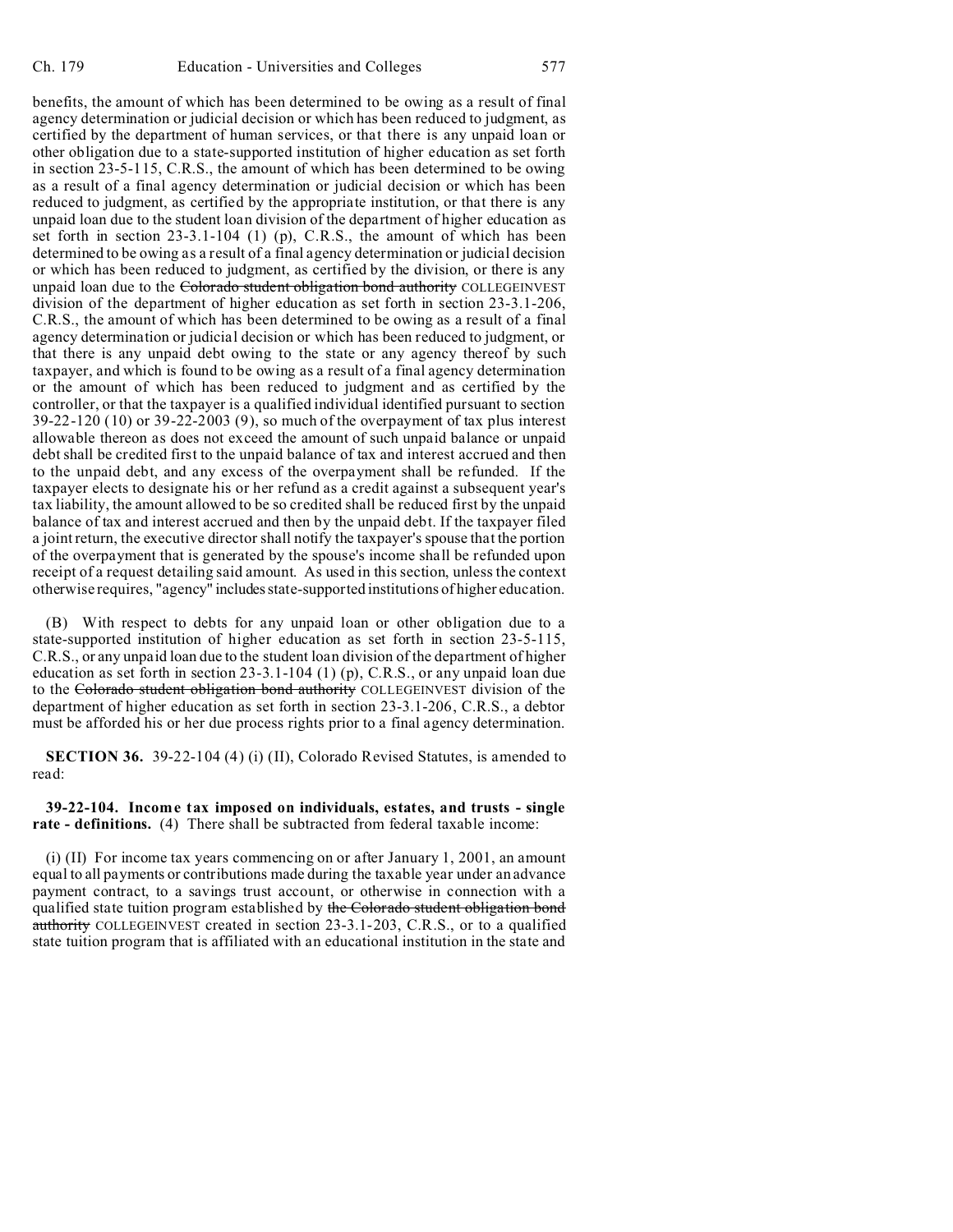that is established and maintained pursuant to section 529 of the internal revenue code or any successor section;

**SECTION 37.** 23-3.1-110, Colorado Revised Statutes, is amended to read:

**23-3.1-110. Designation as sole state agency.** The division is the agency authorized to enter into contracts concerning the programs established by Title IV, Part B of the federal "Higher Education Act of 1965", 20 U.S.C. 1071, as amended. TO THE EXTENT ANY FISCAL POLICIES REQUIRED BY THE FEDERAL "HIGHER EDUCATION ACT OF 1965", 20 U.S.C. 1071, AS AMENDED, ARE IN CONFLICT WITH STATE FISCAL POLICIES, THE DIVISION SHALL COMPLY WITH THE REQUIRED FEDERAL POLICIES.

**SECTION 38.** The introductory portion to 23-3.1-104 (1) (a) and 23-3.1-104 (1) (a) (I), (1) (g), (1) (h), (1) (i), (1) (j), (1) (k), and (1) (l), Colorado Revised Statutes, are amended to read:

**23-3.1-104. Duties and powers of division.** (1) The division shall:

(a) Promulgate rules and regulations for administration of the student loan program COLORADO COLLEGE ACCESS NETWORK established by this article, including but not limited to the following:

(I) Criteria for eligibility of borrowers, lenders, and institutions of higher education to participate in the **program** NETWORK;

(g) Recruit lenders to participate in the  $\frac{1}{100}$  NETWORK;

(h) Train lenders in the requirements of the **program** NETWORK;

(i) Evaluate lender performance in the  $\frac{1}{100}$  NETWORK;

(j) Train personnel of institutions of higher education in the requirements of the program NETWORK;

(k) Evaluate the performance of institutions of higher education in the program NETWORK;

(I) Educate borrowers in the requirements of the **program** NETWORK;

**SECTION 39.** 23-3.1-108, Colorado Revised Statutes, is amended to read:

**23-3.1-108. Age qualification.** Any person otherwise qualifying for a student loan shall not be disqualified to receive a student loan under the student loan program COLORADO COLLEGE ACCESS NETWORK by reason of his being under the age of eighteen years. For the purpose of applying for, receiving, and repaying a student loan, any person shall be deemed to have full legal capacity to act and shall have all the rights, powers, privileges, and obligations of a person of legal age with respect thereto.

**SECTION 40.** 23-3.1-109, Colorado Revised Statutes, is amended to read: